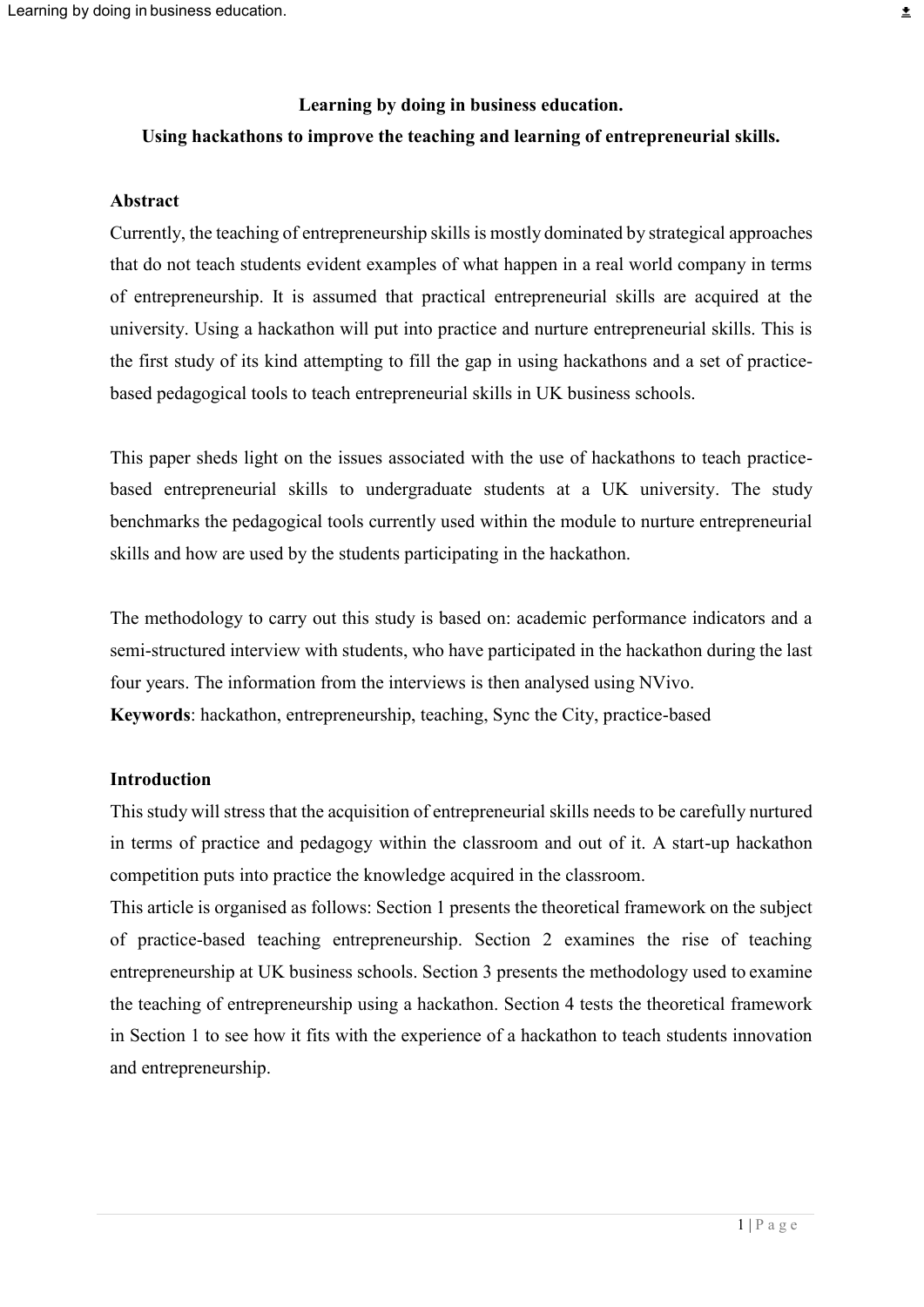### **Section 1. Theoretical Framework**

There is a knowledge gap to assess the benefits or the lack of them in the practice-based teaching of entrepreneurship using hackathons. Although during the last 10 years hackathons have existed, there are not widely used to teach entrepreneurship and/or innovation. This study will be the first of its kind that produces academic literature on the teaching entrepreneurship using hackathons. It will also presents the theoretical underpinnings supporting the practicebased teaching. Notwithstanding, little has been done to make it mainstream within the delivery of modules in universities (Lea, 2015).

From the times of Greek philosophers such Aristotle, Plato and more recently in the *renaissance*, Descartes are the founding fathers of theoretical approaches and these have been followed by many business educators at universities worldwide. They highly ranked the acquisition of knowledge through the analysis of theories whereas the practice is regarded as an activity of low importance. Teaching entrepreneurship as a method involves a collaborative effort, which is the mantra promoted by Silicon Valley (Financial Times, 2018). Teamwork is key for successful companies.

The practice-based approach is used to test and examine the information collected for this study. In fact, this approach is in itself a method to teach entrepreneurship at HEIs.

This study uses Neck et al (2014) framework to understand practice-based entrepreneurship to examine the hackathon (Sync the City) in order to provide evidence that this can be of help for those teaching entrepreneurial skills. The framework comprises five areas as presented below figure.

# **1.1 Practice of Play**

It involves a conscious activity with some rules not connected to material interest, which can be serious or playful to absorb the player into it through a collaborative effort. Key examples suggested by Neck et al. (2014) in HEIs: puzzles, computer simulations, problem solving exercises, improvisation exercises to cultivate the entrepreneurial mind-set or idea generation and creativity, spaghetti tower, elevator pitch and business model canvas.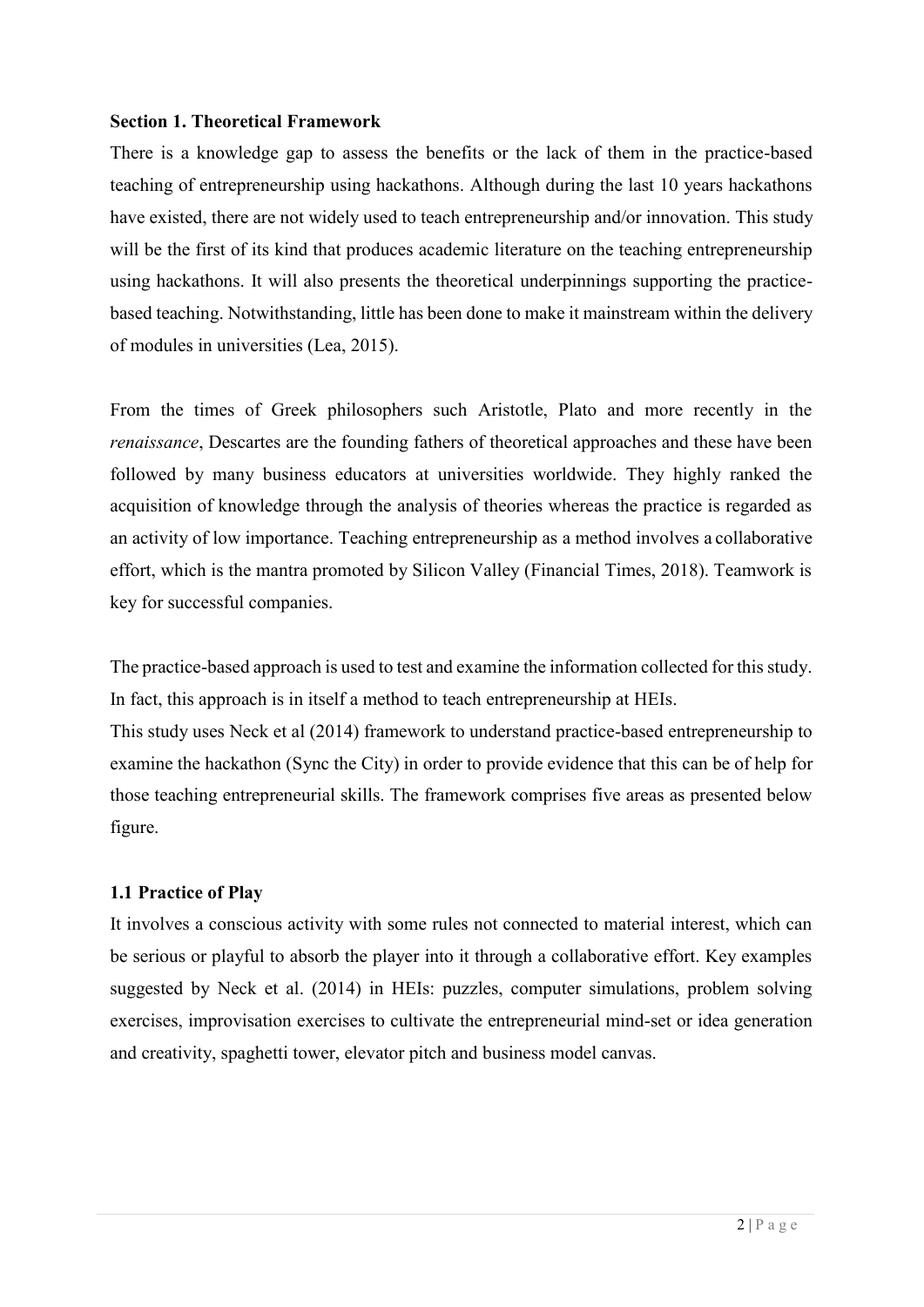



*Source:* adopted from Neck, H.M. et al. (2014)

# **1.2 Practice of empathy**

Decety and Jackson (2004) define empathy as "the naturally occurring subjective experience of similarity between the feelings expressed by self and others without losing sight of whose feelings belong to whom." However, these experiences might appear empty if they are not linked to a goal. Thus, Simon (1996) and Patnaik (2009) translated empathy into the teaching of business as the idea of design thinking as the core of how teams collaborate successfully within organisations. Neck et al (2014) propose examples of *Practice of Empathy:* observation exercise (object or activities), negotiation for resource acquisition, peer coaching, interviewing an entrepreneur or business leader, team management and role play.

Through the practice of empathy, students are able to relate in a better way with people they are working with. This activity is intrinsically related to communication and creativity skills. If the latter two are practiced, then the likelihood that a project positively evolve might increase (Tofteland, 2015). The lack of empathy may lead to the team members to create silos of knowledge. Tofteland (2015) states that the nurture of empathy have a positive effect in develop the creative process. However, he argues that these two aspects are not necessarily hand in hand. In fact, empathy is not natural in humans, it needs to be learned.

# **1.3 Practice of creation**

According to Kozbelt et al. (2010), practice of creation has two aspects. i) Problem-solving where creativity is viewed as more rational and empirical. Students are guided to areas complementing their capabilities, while the instructor's role is to facilitate self-understanding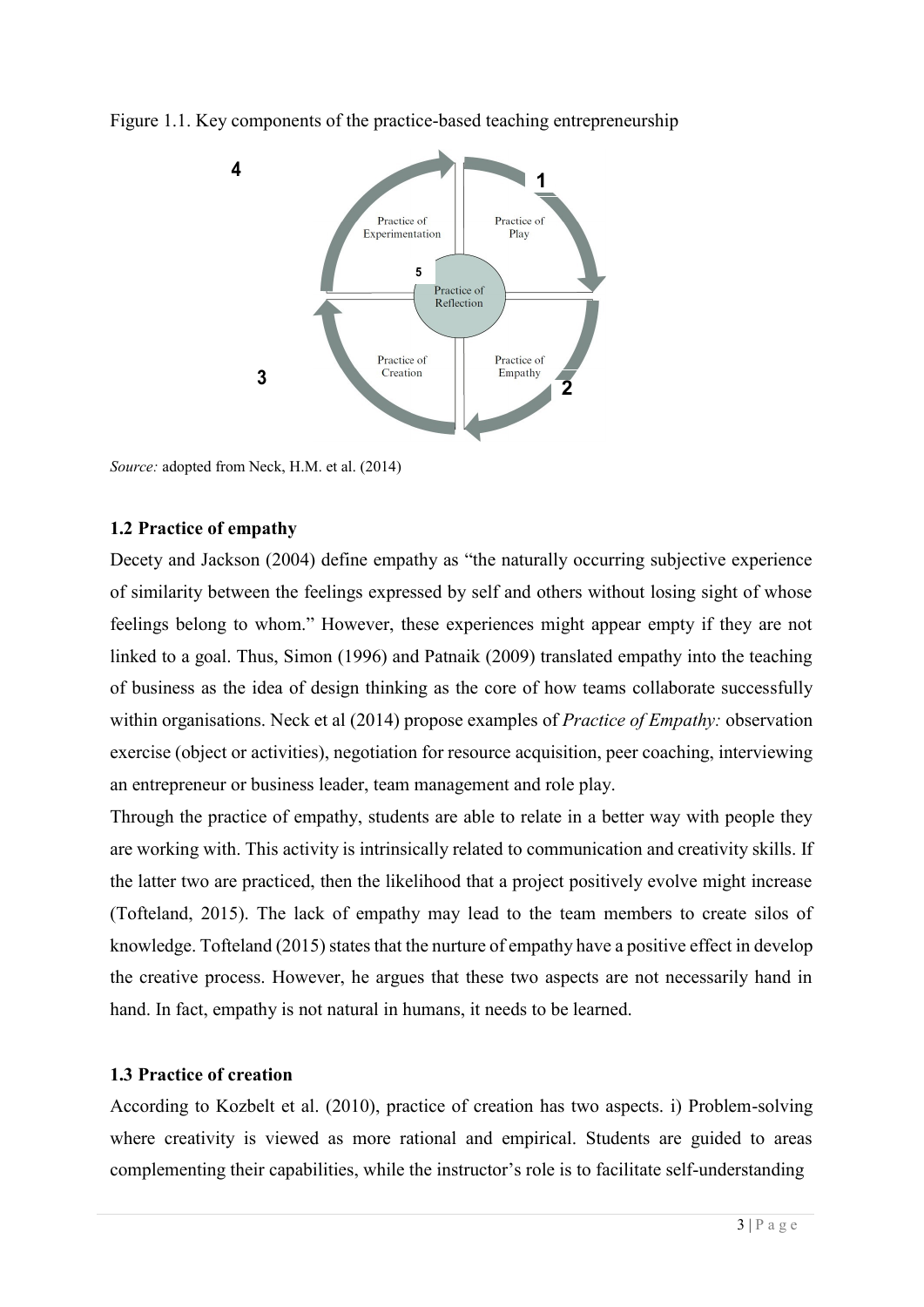and assist in structuring the creative investigation. Creativity in this form is more of a longerterm practice, because it involves deliberate search. *ii) Problem-finding* and design thinking takes place where students need to learn how to observe, listen, and carefully record their observations. The instructor facilitates by encouraging students to utilize all senses, without jumping to ideas too quickly (Csikszentmihalyi, 1996).

Examples of *Practice of Creation* are: mind dumping for ideation, brainstorms, lateral thinking exercises), future trends and entrepreneurial opportunities, resource acquisition games, building strategic alliances and resource challenge (Neck et al., 2014).

# **1.4 Practice of experimentation**

When several pieces of knowledge are acquired within a social context the concatenation of all these experiences might produce an idea, a creative process making sense of producing something new with the pieces of knowledge already in the students' brains. The practice of experimentation follows the constructionist view of teaching, which assumes that humans interact in their environment to gain knowledge by applying, discovering, and extending it (Zahorik, 1995). It is through these experiences that the knowledge is acquired, tested, confronted and criticised. As Duffy (1995) claims it, learning is enacted reality and part of a social construction.

*Practice of Experimentation* key examples are: feasibility exercises, competitive cup stacking, reduction of risks exercises with low cost experiments, opportunity screening, fear of failure (quizzes), predictive vs creative thinking and experiments with low resources (Neck et al., 2014).

# **1.5 Practice of reflection**

The critical importance of practice in entrepreneurial education has emerged strongly over the last half-century. Dewey (1916) key contribution is that education should focus not only on things but on the relations and connections between things. This kind of skills are well established in practice-oriented disciplines within universities such as medicine, nursery, and education. Dewey's approach (1916) brings us firmly back to our goal of synthesis and of needing both theory and practice and the use of reflection to connect the two by presenting reflection as a pathway to direction and guidance. His approach looks at reflective practice of deciding how content should be delivered in the most powerful way as to really make a lasting impression upon the minds of students.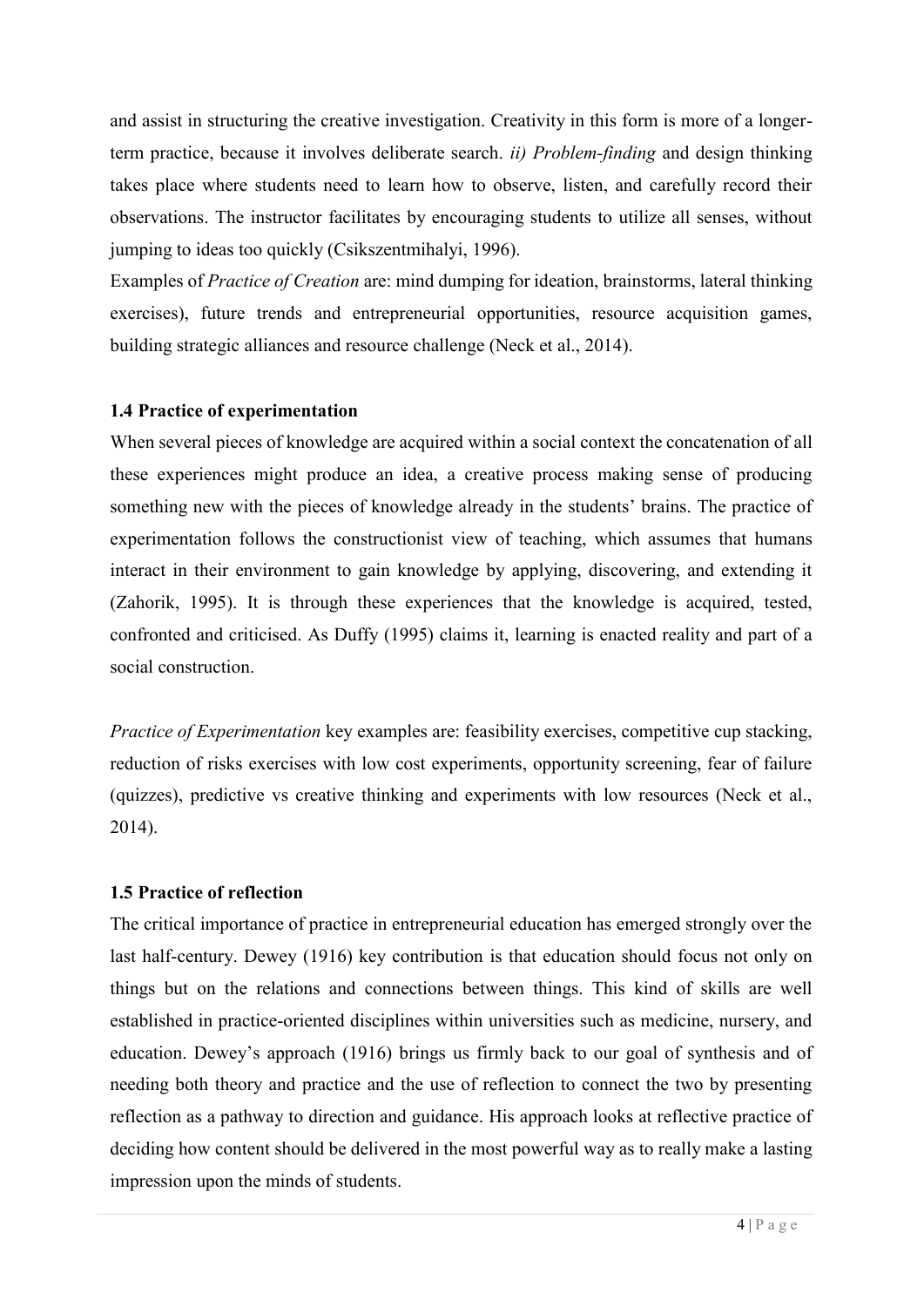It is in-group or individually that the reflective learning delivers the best outcomes. Brockbank and McGill (2007) locate reflective learning in the social sphere by defining reflective learning as an intentional social process, where context and experience are acknowledged, in which learners are active individuals, present, engaging with others, open to challenge and the outcomes involve transformation as well as improvement for both individuals and their environment", i.e. do–learn–think as a process and reflection-in-practice, (Schön, 1987). Practice of reflection examples are: critical thinking, reflecting on entrepreneurial experience, creating culture, identifying passion in entrepreneurs, opportunity walks (Neck et al., 2014). Next Section presents the rise of practice-based teaching of entrepreneurship.

#### **Section 2**

# **The context of practice-based teaching of entrepreneurship in HEIs**

Since 2007 OECD delivers material and support to their member states training packages on how to transform higher education into innovative organisations with emphasis on entrepreneurship (OECD, 2018). Several OECD studies (2010a,b and 2011, 2012) have stressed the need to establish an entrepreneurship policy framework to facilitate: access to financial resources, reduction of taxes and administrative procedures and access educational resources.

During the last forty years, entrepreneurship has been associated with company creation, especially by young individuals (GUESSS, 2016) and (Chrisman et al., 1995). HEI institutions have started to develop entrepreneurship programmes and courses to meet the rise on the demand.

Strangely, it is thought by many that the teaching of many business related subjects in UK universities would involve work in companies. Nevertheless, the teaching of entrepreneurship has neglected the practical component and focus on purely strategic thinking where the teaching practices are related for instance, to forecast demand, costs, strategies and creating business models without considering human factors (Kalar and Antoncic, 2015). The UK Higher education environment has recently changed in terms of providing prospective students with a "real" work experience in the UK or abroad of one semester to up to one year (Financial Times, 2018) and World Economic Forum (2018).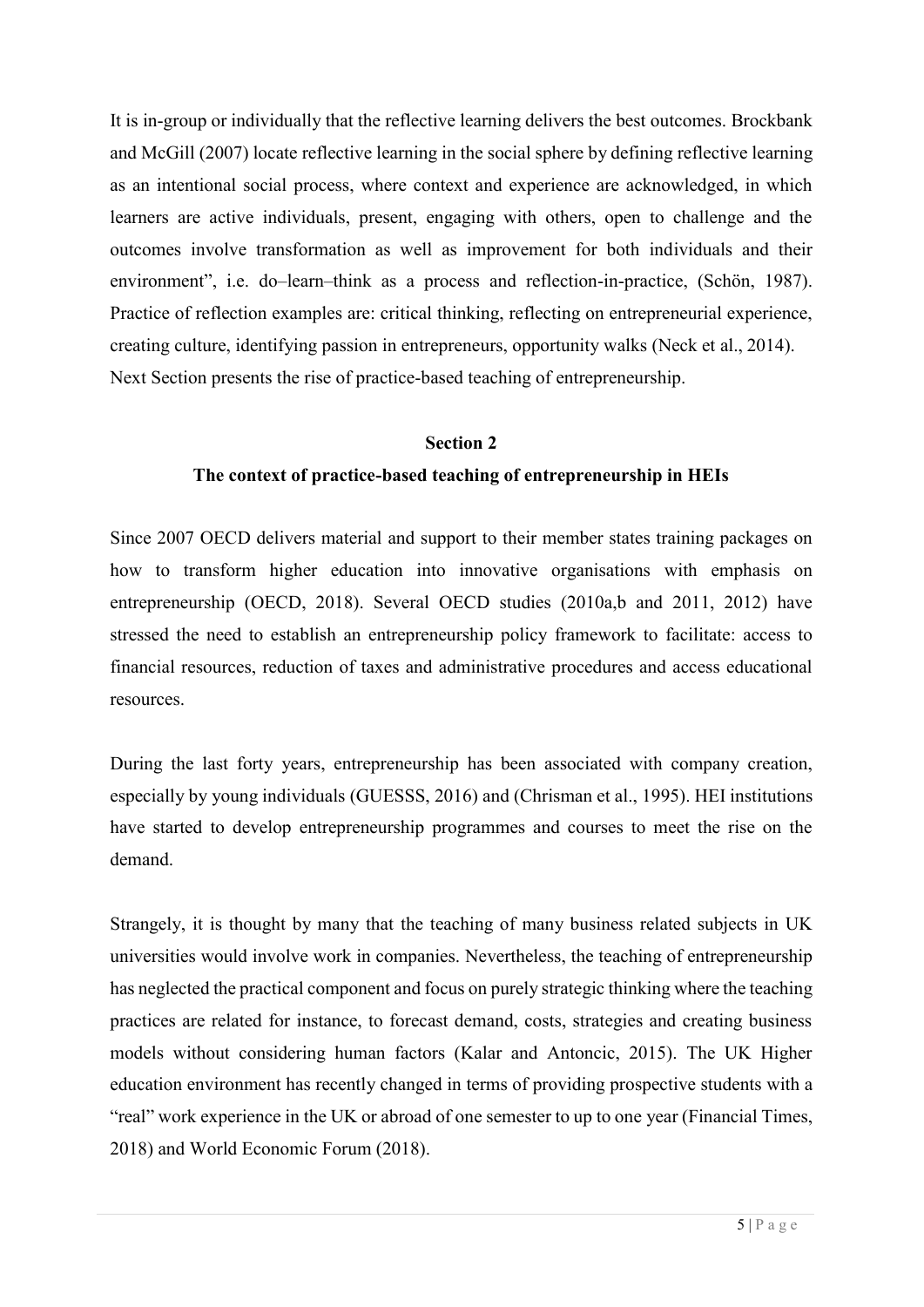# **2.1 Universities and Business Schools teaching entrepreneurship**

GUESSS (2014) and OECD (2018) has stressed that the role of universities promoting and doing entrepreneurship should include: i) practice within companies and organisations that the university has facilitated in the form of placements. ii) part of the educational process needs to take place outside classrooms.

What Uni? (2018) report shows that currently there are 37 universities in the UK offering entrepreneurship degrees at BSc, BA or MSc level. That is, around 23% of Higher education institutions. Therefore, we can assume that at the majority of HEI in the UK offer at least a module related to entrepreneurship. According to Universities UK (2018), in 2015–16, 3890 new graduate start-ups were created; 150 new university-owned or part-owned spin-off companies were created.

GUESSS (2014) states that industry collaboration with higher education institutions increases productivity by 11 and 16% (GUESSS, 2014). According to Innovate UK (2018) and (Guerrero, et al., 2015) and Rogers (2017) there are over 100 university science and enterprise parks in the UK and most of them hosts a highly ranked university.

# **2.2 Hackathons as a tool to teach practice-based entrepreneurship**

According to the Oxford dictionary (2018), a hackathon is an event, typically lasting several days, in which a large number of people meet to engage in collaborative computer programming.

Universities such as Cornell, UCLA, Stanford, MIT, Caltech and North-Western among other are embracing the teaching of entrepreneurship to their students. Above highly ranked universities, have a long trajectory and reputation of practice-based teachingentrepreneurship. In the UK, salient examples of business - academia interactions are found in Cambridge, Oxford and Manchester. However, new towns/cities have become very innovative in very short time. Moreover, private companies such as Hackathon.com (2018) have started since more than 10 years ago the creation of hackathons where they charge a fee to participants. (Lin, 2018) has categorised hackathon as follows: **For prestige**: PennApps, HackMIT, HackNY, YC Hacks. **For fun**: HackIllinois, BoilerMake, BitCamp, HackTX, Hack@Brown. **For noprogrammers/Practice**: Design & Hack and Startup Weekends Worldwide and **for the crowd**: MHacks, LAHacks and HackTech.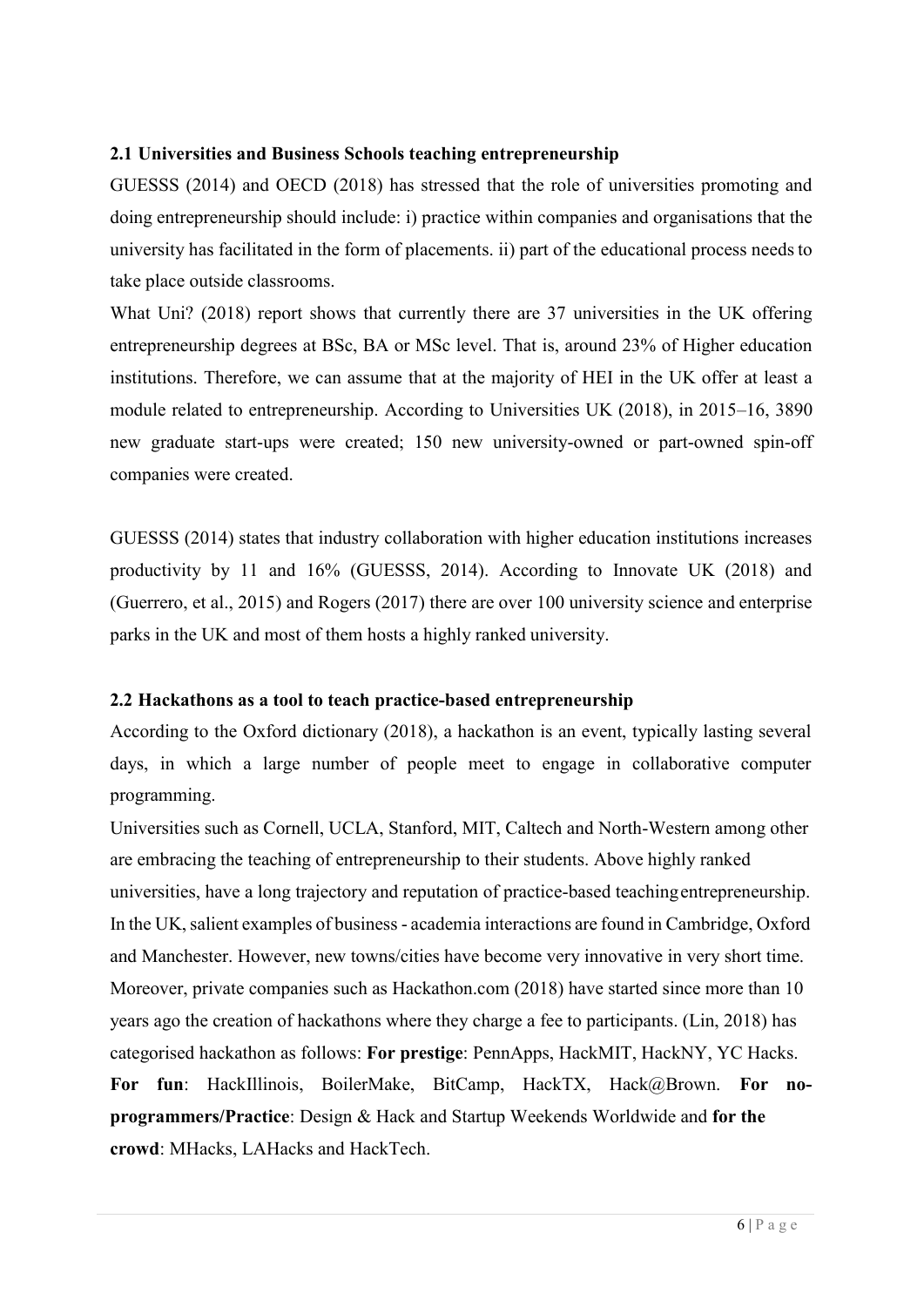Important to notice is that there is no worldwide hackathon in Europe, most of the prestigious ones occur in United States.

Students attempting to discover their entrepreneurial potential, which is commonly associated with below factors already identified by fear, no appetite for chaos, a preference for judging over generating ideas, a dislike for incubating ideas and a perceived lack of challenge. Specifically, the UK started to lag behind compared to other educational systems in Europe. For instance, the German educational system is the most mature in promoting entrepreneurship, enterprise in student and include it in the course they offer not only in business studies but in general delivery of HEI courses and programmes (Thomas and Mueller, 2000).

### **Section 3. Research Methodology**

An initial objective of the research methodology is to fill the knowledge vacuum related to contemporary ways of teaching entrepreneurship in the UK and to compare them to previous methods based on theory.

In order to examine this gap in the research, it is planned to carry out a study considering the event Sync the City during the last four years. This researcher has taken students in the module Innovation Management to the Sync the City event and be fully involved in the entrepreneurial experience. The module Innovation Management (NBS-6012A) does not specifically teach entrepreneurship. However, Innovation has a key relationship with entrepreneurship, as one cannot act for itself, both sets of knowledge working in symbiosis.

### **3.1 Methodological Techniques Employed**

The first technique involves a dataset of student performance indicators.

i) Students' marks during the last four years in the module Innovation Management (NBS-6012A).

ii) module evaluations of Innovation Management (NBS-6012A) in the last six years

iii) students attendance in the last six years in the module Innovation Management in the last six years

iv) Number and relevance of the participants attending the event Sync the City in the last four years.

v) Attendance to the event is monitored by the lecturer, students have been made aware that attendance to the event Sync the City is mandatory.

vi) How many students sign up for the module and how many were accepted.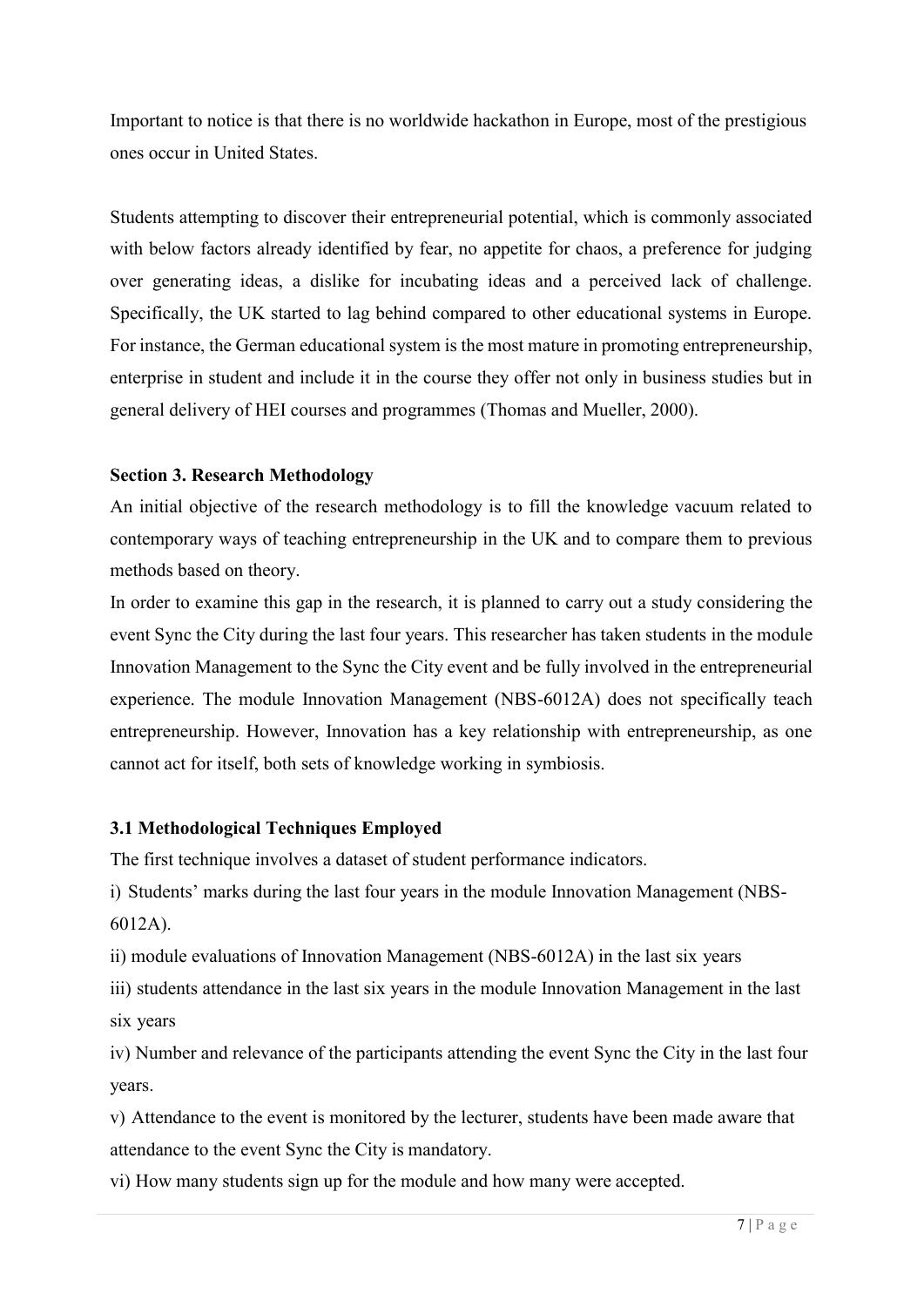The student performance indicators aimed at producing ideas about student disposition to the module.

The second research technique involves a semi-structured interview conducted with six previous students in the module Innovation Management. These individuals participated in the event Sync the City in different years.

The qualitative information contained within the interview was sampled using NVivo version 11 Pro. The qualitative interviews aimed at assessing the practice-based teaching of entrepreneurship framework presented in Section 1. Informants were identified by using LinkedIn and email (if the email address was provided by the former students). The decision to use open-ended questions was based on evidence suggesting that, in network environments, these types of questions tend to produce longer and more honest responses, which would allow deeper exploration of several issues of key importance (Oppenheim 1992).

Three interviews were conducted over the phone and two were face-to-face on the basis of semi-structured questions. Each interview lasted for approximately one hour. One of NVivo features used to examine the qualitative information collected will be **word cloud** to examine interviewees' perceptions.

Next section presents the findings and discussion to examine the key process involved in the practice-based teaching of entrepreneurship.

# **Section 4. Research Findings and Discussion**

### **4.1 Quantitative analysis**

This study comprises the analysis of 4 quantitative indicators.

i) The average marks have increased marginally since the inclusion of the hackathon for teaching purposes. However, the average marks in those years are significantly higher than the average for all modules in Year 3. ii) Module evaluations in the last six years have been very good with an average of 4.4 out of 5. iii) Students attendance in the last four years has been above 75% in average (UEA LTS Blackboard, 2018).

Table below shows the diversity and number of participants in Sync the City.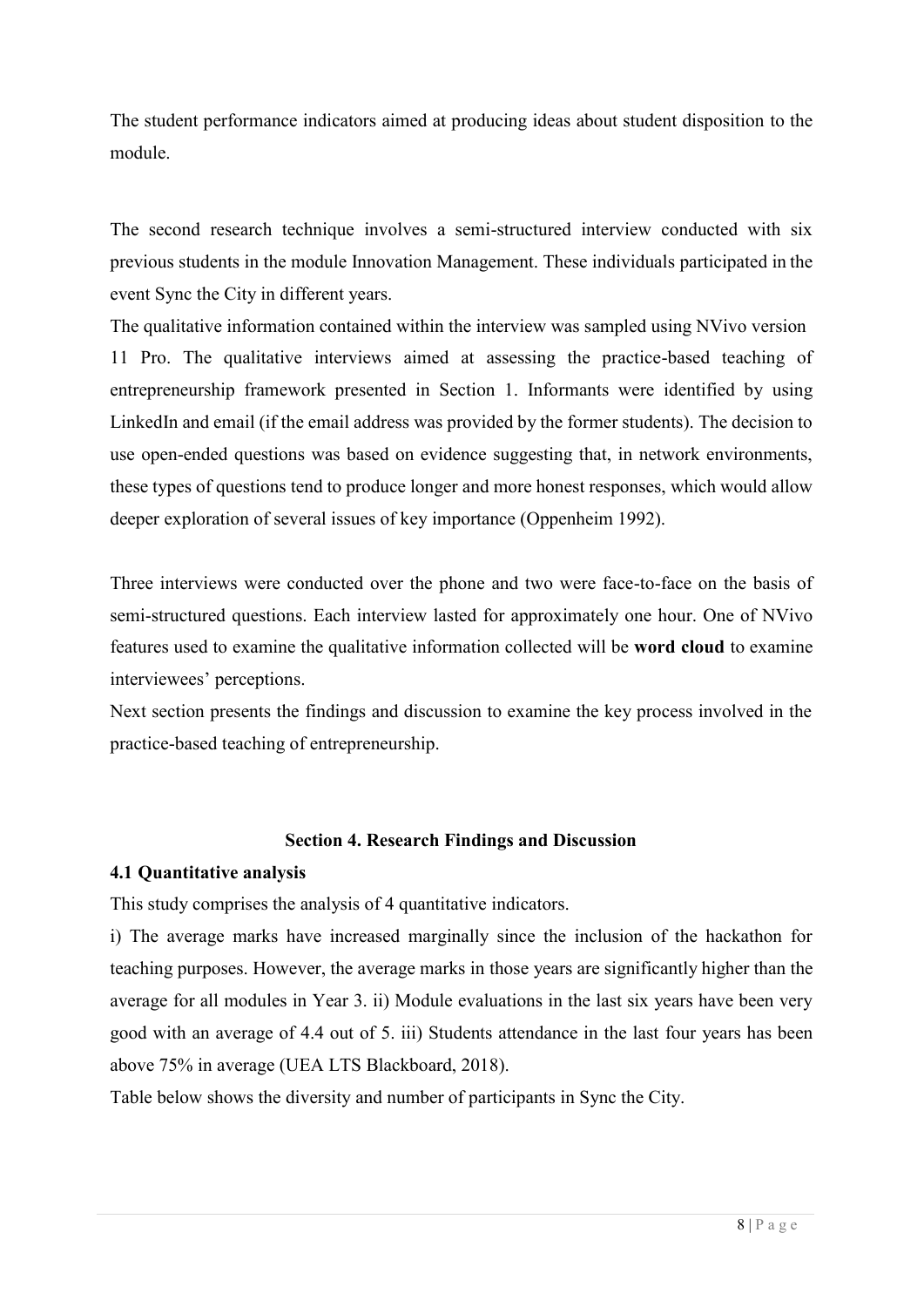|                       |                        | 2014 | 2015 | 2016 | 2017 |
|-----------------------|------------------------|------|------|------|------|
|                       | Participant Total      | 65   | 111  | 98   | 95   |
|                       | No. of Developers      | 30   | 40   | 51   | 49   |
|                       | No. of Non-            |      |      |      |      |
|                       | technical/business     | 29   | 48   | 24   | 28   |
|                       | No. of Designers       | 6    | 23   | 23   | 18   |
| Participant Breakdown | <b>No. of students</b> | 26   | 55   | 49   | 37   |
|                       | No. of non-students    | 39   | 56   | 49   | 58   |
|                       | No. of UEA             |      |      |      |      |
|                       | representatives        | 27   | 36   | 22   | 21   |
|                       | No. of private sector  |      |      |      |      |
|                       | companies              | 18   | 13   | 14   | 16   |

Table 4.1 Number and remit of the participants attending the event Sync the City

*Source*: UEA Careers' Office

The judges in the hackathon come from business, technological or a combination of both sectors. iv) During the last four years there has been an increasing demands from students to take the module. However, not all of them have been accepted.

# **4.2 Qualitative analysis (semi-structured interviews)**

This study comprises six interviews on 18 questions related to their participation in the event Sync the City.

| Academic year | Number of    | Pseudonym        | <b>Current status</b> | School at  |
|---------------|--------------|------------------|-----------------------|------------|
|               | interviewees |                  |                       | UEA        |
| 2014-2015     | One          | Poppy            | working               | <b>NBS</b> |
| 2015-2016     | Three        | Sarah, Louis and | Working and           | CMP, NBS,  |
|               |              | Giulia           | completing            | <b>NBS</b> |
|               |              |                  | masters degrees       |            |
|               |              |                  | respectively          |            |
|               |              |                  |                       |            |
| 2016-2017     | None         | None             | None                  | None       |
| 2017-2018     | Two          | Terry and Tian   | Completing            | <b>NBS</b> |
|               |              |                  | undergraduate         |            |
|               |              |                  | degrees               |            |

Table 4.2 Number of interviewees per year of study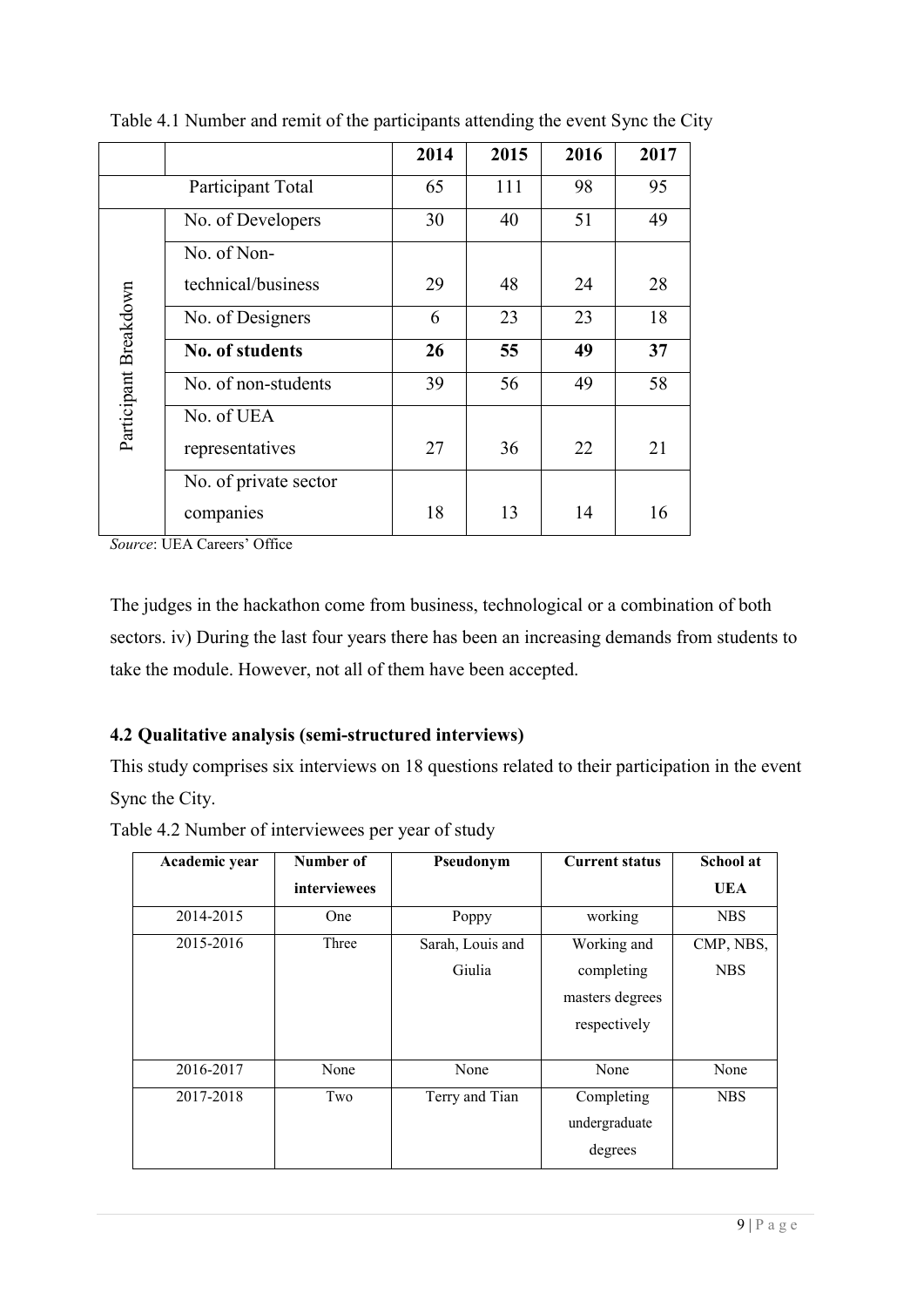### **Interviews analysis**

The analysis of interviews was organised following Neck et al (2014) analytical framework presented in Section 1: play, empathy, creation, experimentation, and reflection.

# **4.2.1 Practice of Play**

Five out of six participants in Sync the City, considered that the event was a serious game/experience. However, even though it was a serious experience, students still considered a game to learn from.

Practice of *Play* (1) in the teaching of the Innovation Management module has made use of resources: role-play, use of Audience Response Systems (ARS) for competitions, computer simulations, spaghetti tower, elevator pitch and hackathon competition sponsored by a regional company, which have been very successful in cultivating the entrepreneurial mind-set. The resources employed have created a safe educational environment where students start nurturing entrepreneurial skills. Neck et al (2014) argue that by creating a safe environment (where the students can feel safe to do mistakes), they are more willing to improve on what is taught inside and outside the classroom. However, the lecturer has a large responsibility in creating this environment in order to succeed in the delivery of knowledge.

**The implications for teaching** is to develop a safe environment is key for learning entrepreneurship. The educator needs to constantly work to maintain it. Therefore, monitoring students' attendance and engagement in the classroom and at the event is important. When students detach or go away from the learning environment the capacity to learn diminishes. It is necessary to spend some minutes every lecture and seminar to inform the students about the learning objective (s) related to the activity in question. As Neck et al (2014) have stated, by familiarising and fully informing the student the purpose of the exercises they will be more willing to be involved and fully participating in the activity. By experiencing enjoyment, students are more able to deliver as much as they can academically and personally.

Furthermore, students will gain entrepreneurial skills if other modules at the business school during the first two years of the degree promoting these skills.

# **4.2.2 Practice of Empathy**

All interviewees agreed that they have improved empathy using communication skills. All three informants stated that they carried out research activities during the event specifically market research, which is useful to develop the app and to realise that the idea had commercial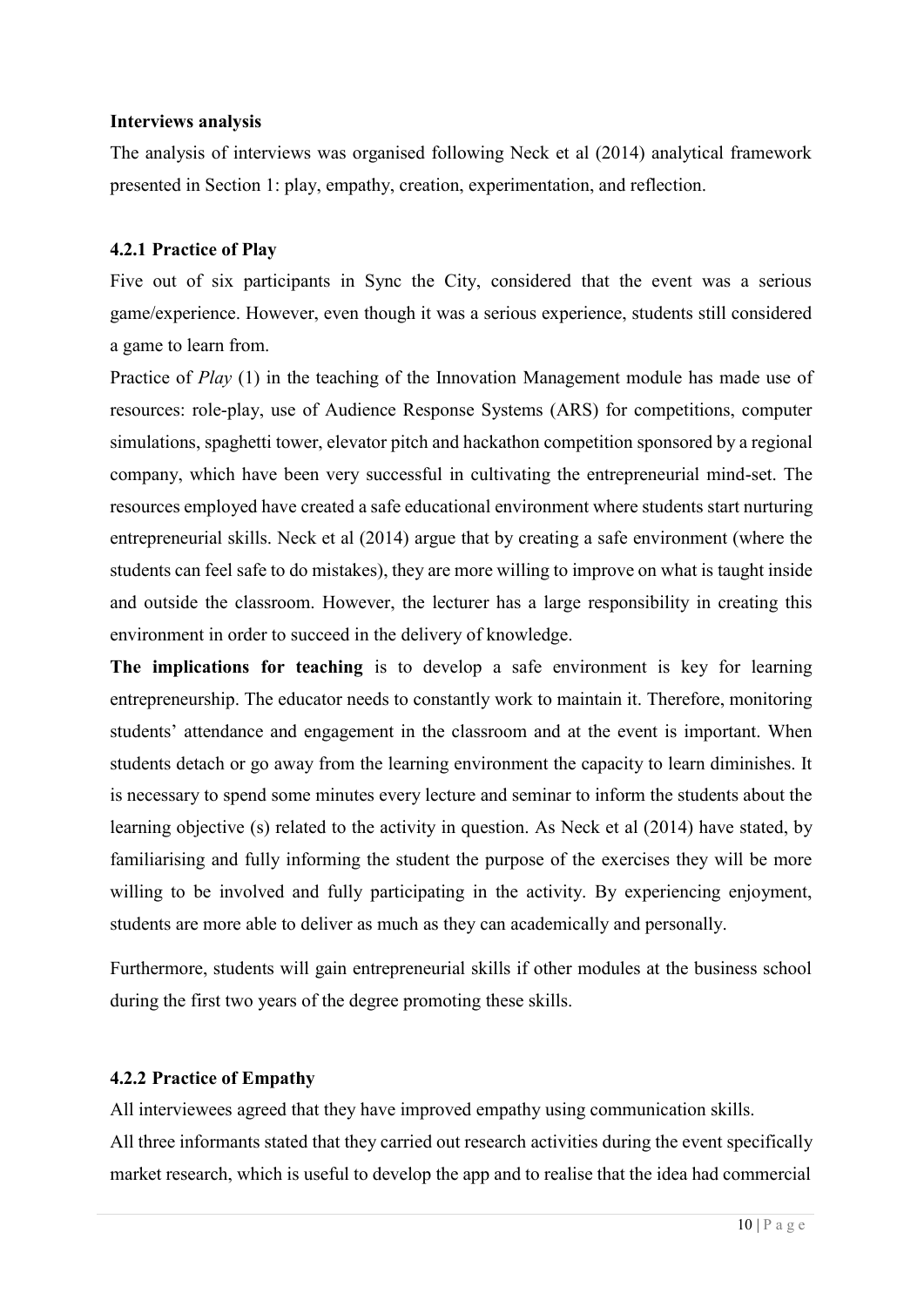potential. The market research involved carrying out survey questionnaires and interviews with potential customers or users of the app.

Further, all interviewees agreed that they carried out communication activities largely in order to ensure that every single person within the team was doing the correct activity at the correct time. It is observed that in order to create a good app, the participants need to develop empathy skills, which go in hand with good communication between the team members.





Source: Nvivo

Practice *Empathy* tools are*:* role-play, negotiation games, external speakers and spaghetti tower. These exercises establish a rapport between the students and external persons invited to the classroom or when practicing role-playing in a business setting (Belbin, 2010), students are able to identify novel opportunities and risks associated to the problem examined in the seminars. According to Neck et al (2014) framework, this activity is intrinsic to any human skill involving a great deal of communications in order to increase the project chances of success and it is key importance to many activities related to entrepreneurship.

Neck et al. (2014) have stated that lack of empathy may lead to members of the team to create silos of knowledge and skills and eventually polarisation of the team, which at the end created an overall negative outcome for all the team members as some skills have not been fully exploited. Initial efforts should be made to make them part of a visible curriculum instead of finding them in exercises during the first two years of the degree.

# **4.2.3 Practice of Creation**

The creation component was experienced by all of the interviewed individuals realised what are they capable of in different skill sets. Sync the City event was a problem solving activity to all informants, i.e. the creation of an app.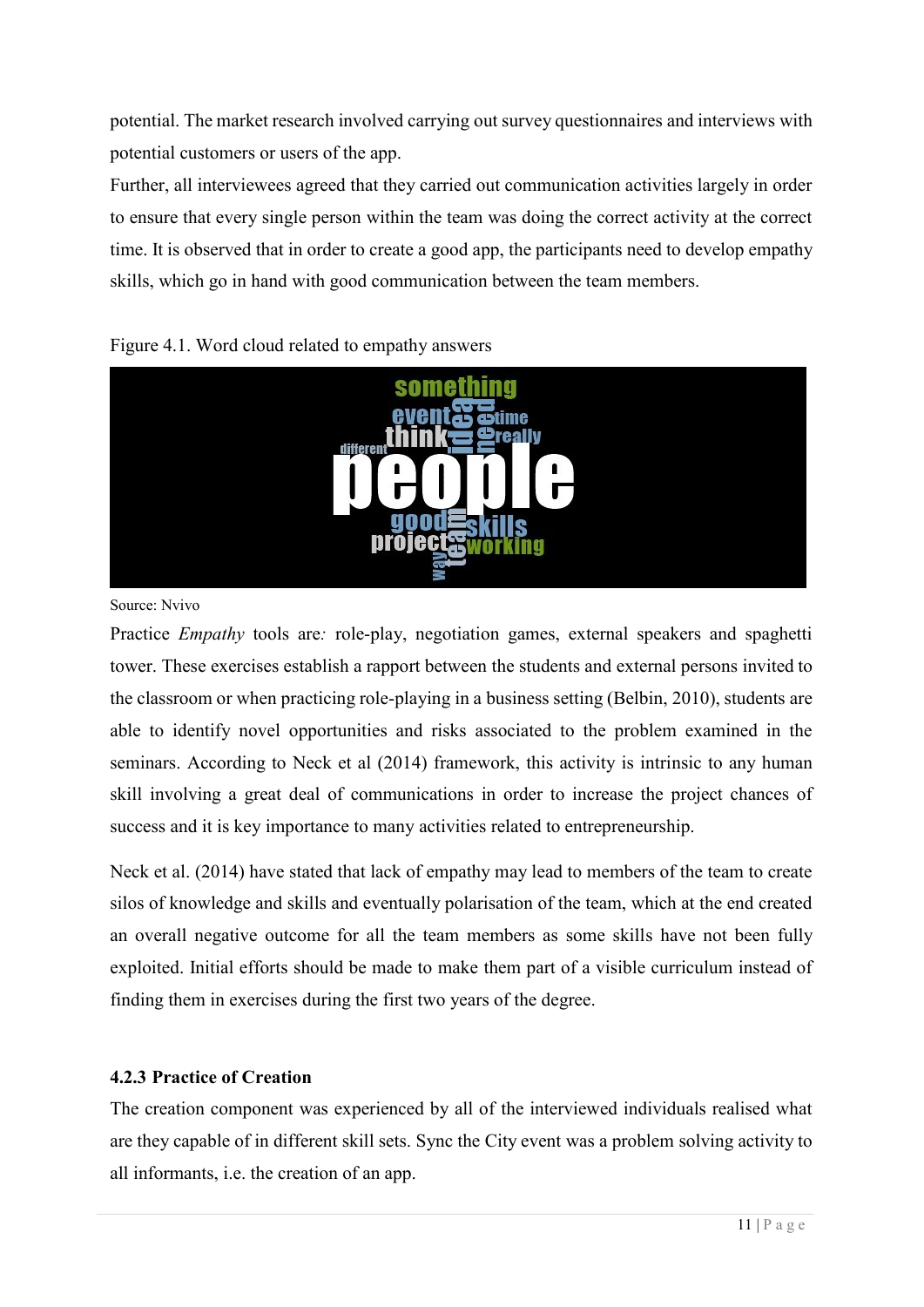All interviewees mentioned that they used entrepreneurial skills during the event Sync the City. Further, all participants in this study agreed that they did not find any barrier for their innovative and entrepreneurial learning.

Practice of *Creation* during the Innovation Management module uses 4 tools used in the classroom: role play, spaghetti tower, building strategic networks/alliances and mix of summative assessment tools. Not surprisingly the majority of interviewees perceived that they were not creative individuals, they have arrived to that conclusion because before taking the module Innovation Management no lecturer has made them aware they possess or not creativity skills. The majority of interviewees assert they possess problem-solving skills as that is a key feature of the manager profession. However, they initially fail to conceive that the managerial profession is not only to solve problems but also to find problems to be solved. In fact, this is one of the key skills sought by multi-national corporations hiring graduates, which in most of the cases are not business students but from humanities (THE, 2016).

Moreover, Neck et al. (2014) assert that it is important to nurture these skills to untap the student mental potential to succeed in business. Possession of these skills related to creativity can make their future jobs more enjoyable and productive. It is very important to make students aware from the beginning of their degrees if they are creative individuals. A basic voluntary creativity test can be completed by the students to make them aware of their possession would be an initial step. If a student is a creative person, it necessary to coach her/him or to provide advice on how to continue nurturing the skill within the university or outside of it.

# **4.2.4 Practice of Experimentation**

Three out of six interviewees led a team and presented a pitch in Sync the City. Above three interviewees coincided that leading a team was extremely stressful and at the same time highly rewarding. Interviewees stated that were able to practise the skills gained and enhance in Sync the City in a classroom, all of them stated that it would not be possible to practice entrepreneurial skill only in a classroom. Overall, interviewees mentioned that they realised that their idea was successful from the enthusiasm and work with other team members during the event.

Tools used in the module related to entrepreneurial skills are: external speakers, computer simulations, problem solving exercises, spaghetti tower, elevator pitches, business model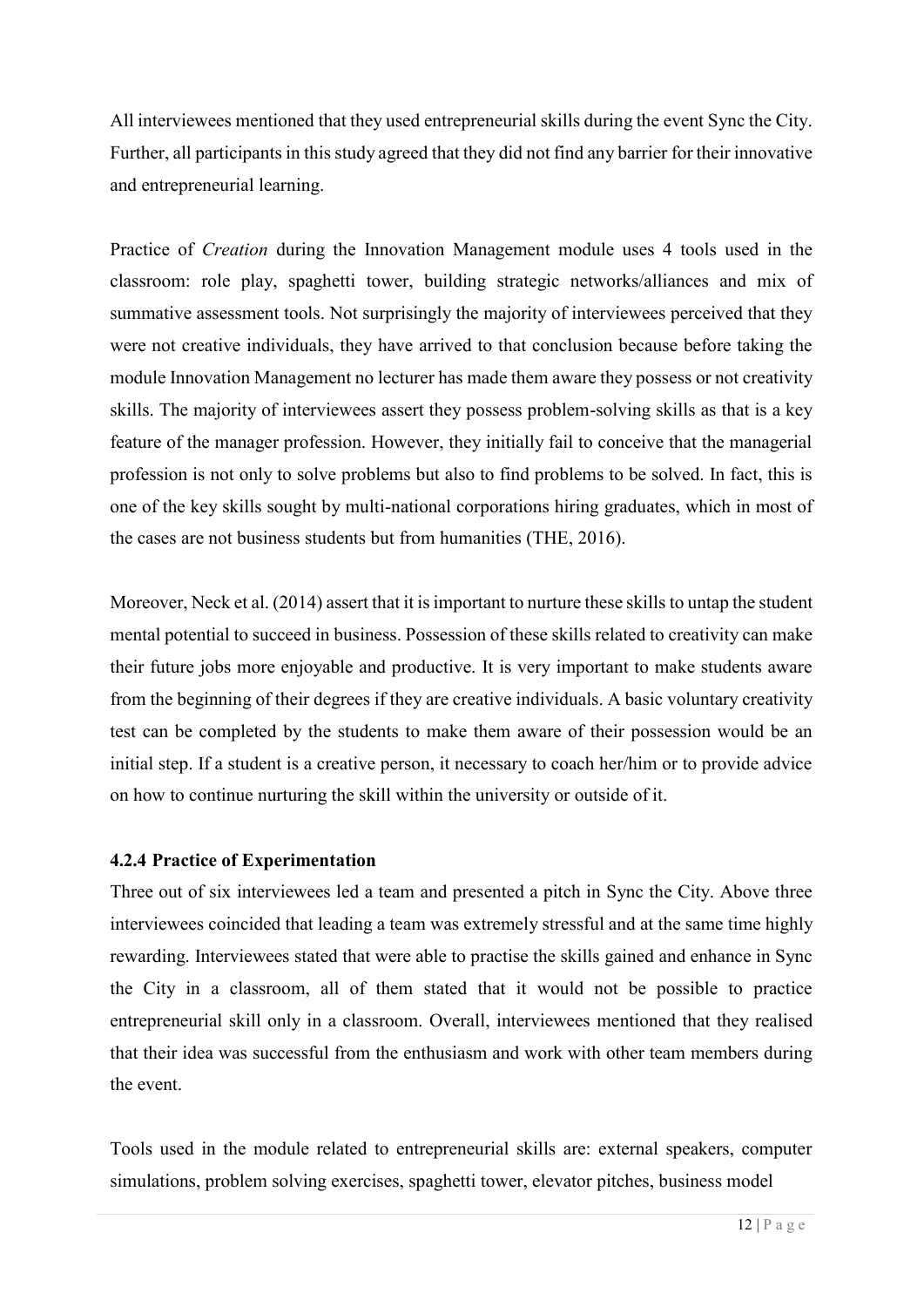canvas, predictive vs creative thinking, formative assessments, summative assessments including a feedforward session, mix of summative assessment tools and hackathon competition sponsored by a regional company. All interviewees perceived that experimentation using different tools is necessary to perform well during Sync the City. Neck et al. (2014) have examined that organised experimentation leads to produce successful ideas or confirmation of pieces of knowledge acquired by the students in any subject. Indeed as they add, "it is through the experimentation that knowledge is acquired, tested, confronted and critically assessed in order to arrive to best outcome" (Neck et al., 2014).

It is necessary to embed a constructivist approach to the teaching of entrepreneurship and more generally to business education. Strategic approaches lead to a large number of inadequacies and problems in business settings. By implementing experiments and experiences in the teaching of business subjects a more natural and closer to the real life the subject becomes. In this way, students see the effect of their actions and it is easier to change direction to arrive to better business outcomes.

It is of key importance for **all** business modules delivered at the business schools to include "real world" practical examples, where the students can practice and eventually learn from their mistakes to minimise such outcomes when they are working in companies and organisations. Figure 4.4 All experimentation related questions' word cloud



Source: Nvivo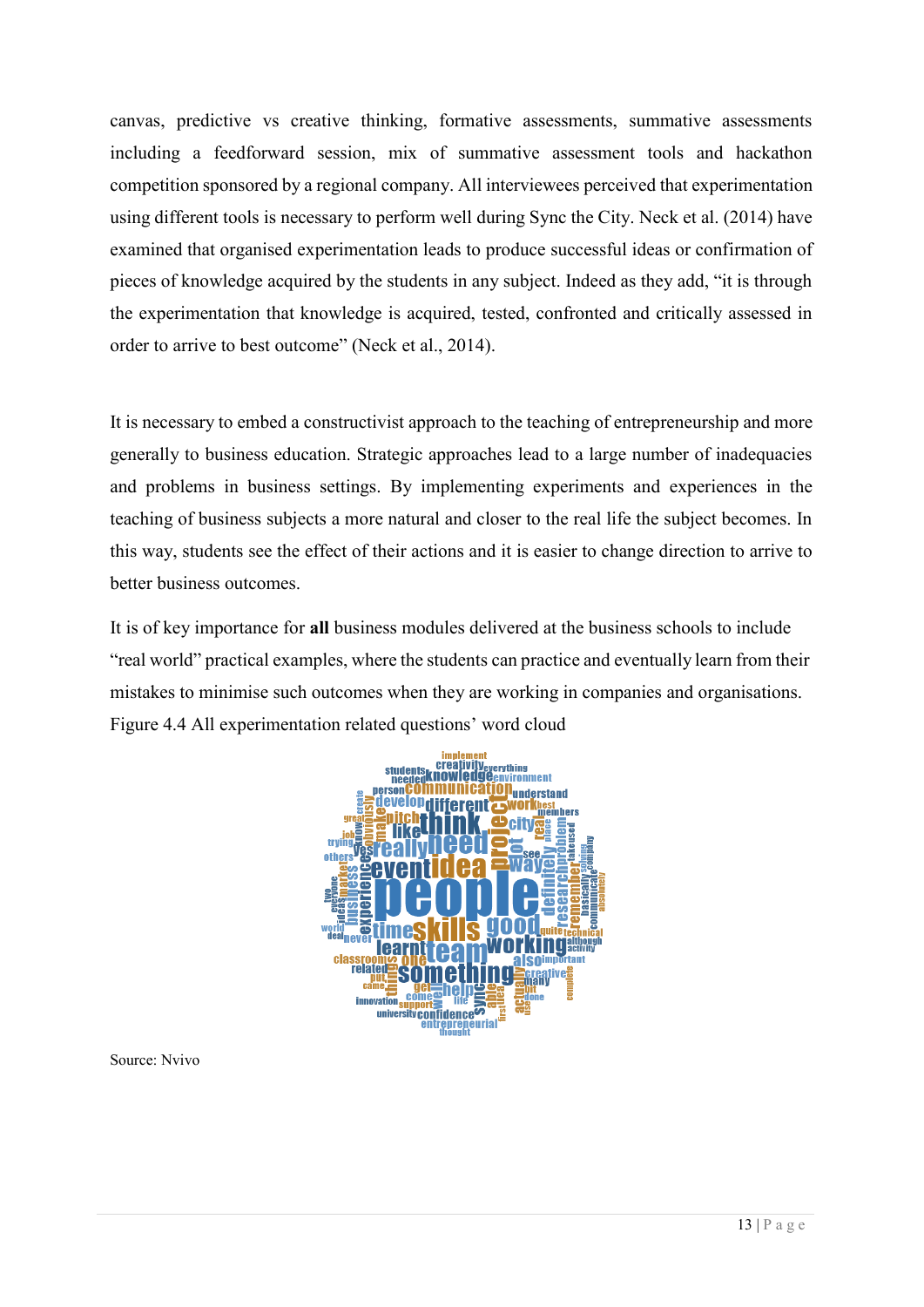#### **4.2.5 Practice of Reflection**

The entrepreneurial skills mostly used and nurtured in Sync the City by interviewees were: leadership, negotiation, team working and communications skills.

Interviewees will recommend to students in the business and computing school to take the module Innovation Management and most importantly to attend the event Sync the City.

Moreover, the advice provided by the interviewees to other lecturers in business schools is to encourage them to create this type of events as students gained or enhanced their entrepreneurial skills. It is also a very good to practice skills related to the knowledge acquired at the university. The practice of *reflection* has used these pedagogical tools: role-play, spaghetti tower, formative assessments, summative assessments including a feedforward session, mix of summative assessment tools and a competition sponsored by a regional company. Reflection is assessed with two pieces of summative assessment. Students deliver a presentation to the lecturer and a business manager sponsoring the competition about the improvement in terms of employability skills nurtured and used during Sync the City and the module. Neck et al (2014) and Brockbank and McGill (2007) have discovered that the reflection process by students must not be taken out of the big picture to teach entrepreneurial skills as they involve a social process to assess the effectiveness of the tools practiced. The reflection must be intentional and not optional. It is a key component normally overlooked by educators. The component of reflection is commonly used in modules in the business school. However, it is mostly detached from a concatenation of experiences acquired by students throughout the module (Boyd and Fales, 1983).





Source: Nvivo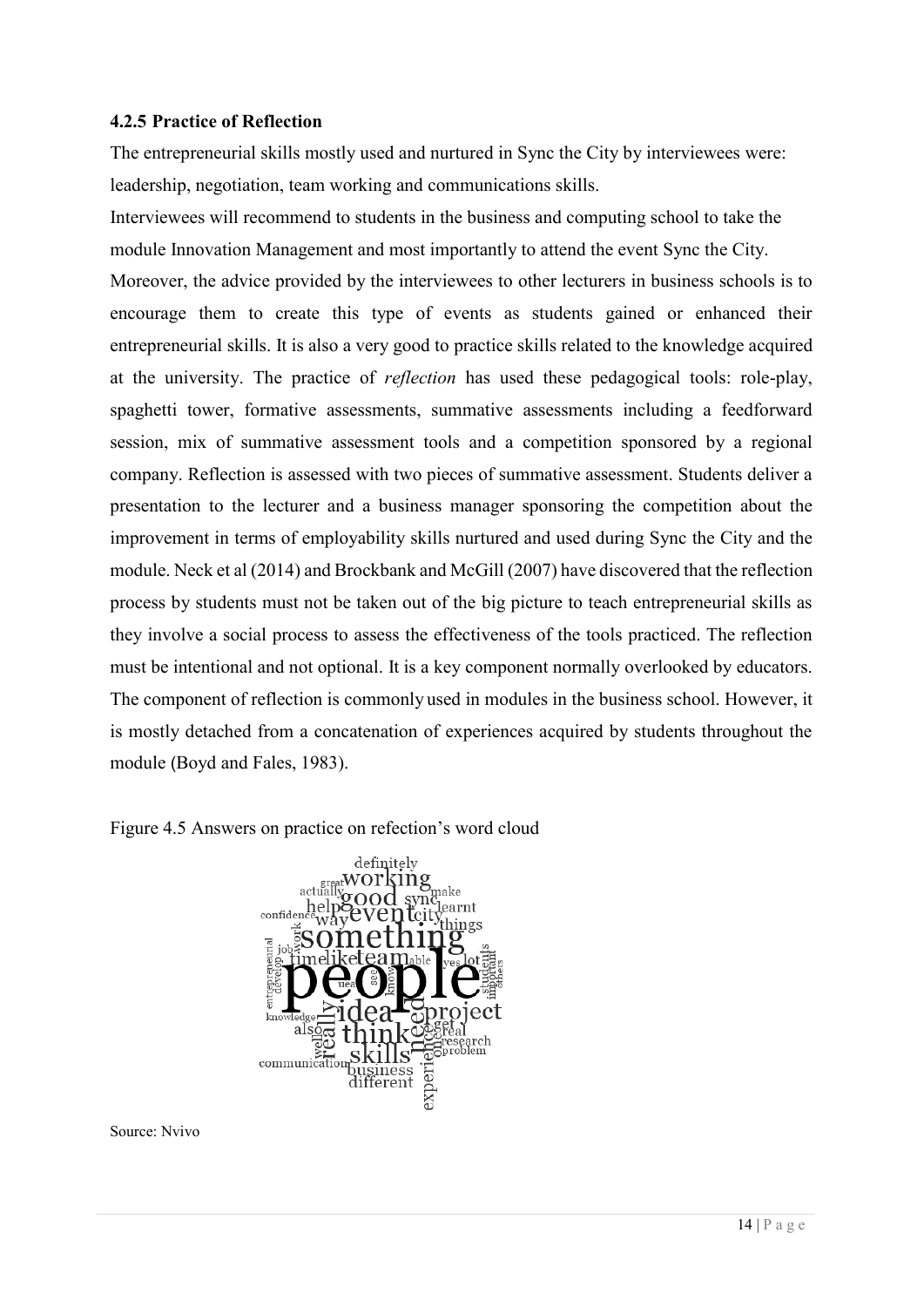Moreover, it is important to consider the views of the interviewees from the Anglo-Saxon context in the learning of entrepreneurial skills as they are more likely to understand and engage in the learning of such skills. Conversely, international students take a bit longer to process and take interest in the acquisition of these skills.

# **Concluding Remarks**

Considering the evidence presented in this study several conclusions arise.

i) The teaching of entrepreneurial skills is not common in UK universities. More efforts, especially academic need to be carried out to transform this subject into something useful for students.

ii) By applying theoretical traits related to the implementation of teaching entrepreneurship by Neck et al (2014) provides an excellent boost to modules wishing to practice-based teach entrepreneurship. As Marton (1975) stated, as educators, we want our students to learn and not just on the surface, but in a deep, sustained, and meaningful manner.

iii) The use of hackathons to teach entrepreneurship is key to boost student interest in the subject as well as to increase better outcomes for students after they have completed a degree. For instance, getting access to better-paid jobs, finding less difficulty to find opportunities to continue their professional development, improve their entrepreneurial skills needed for any job in different industries.

iv) A hackathon by itself nurtures a large number of entrepreneurial skills presented by Neck et al (2014) and examined in this study.

v) Adopting a practice-based approach to teach entrepreneurship is a labour intensive task compared to a traditional method. However, the benefits for the students and in reputational terms for the institution are enormous.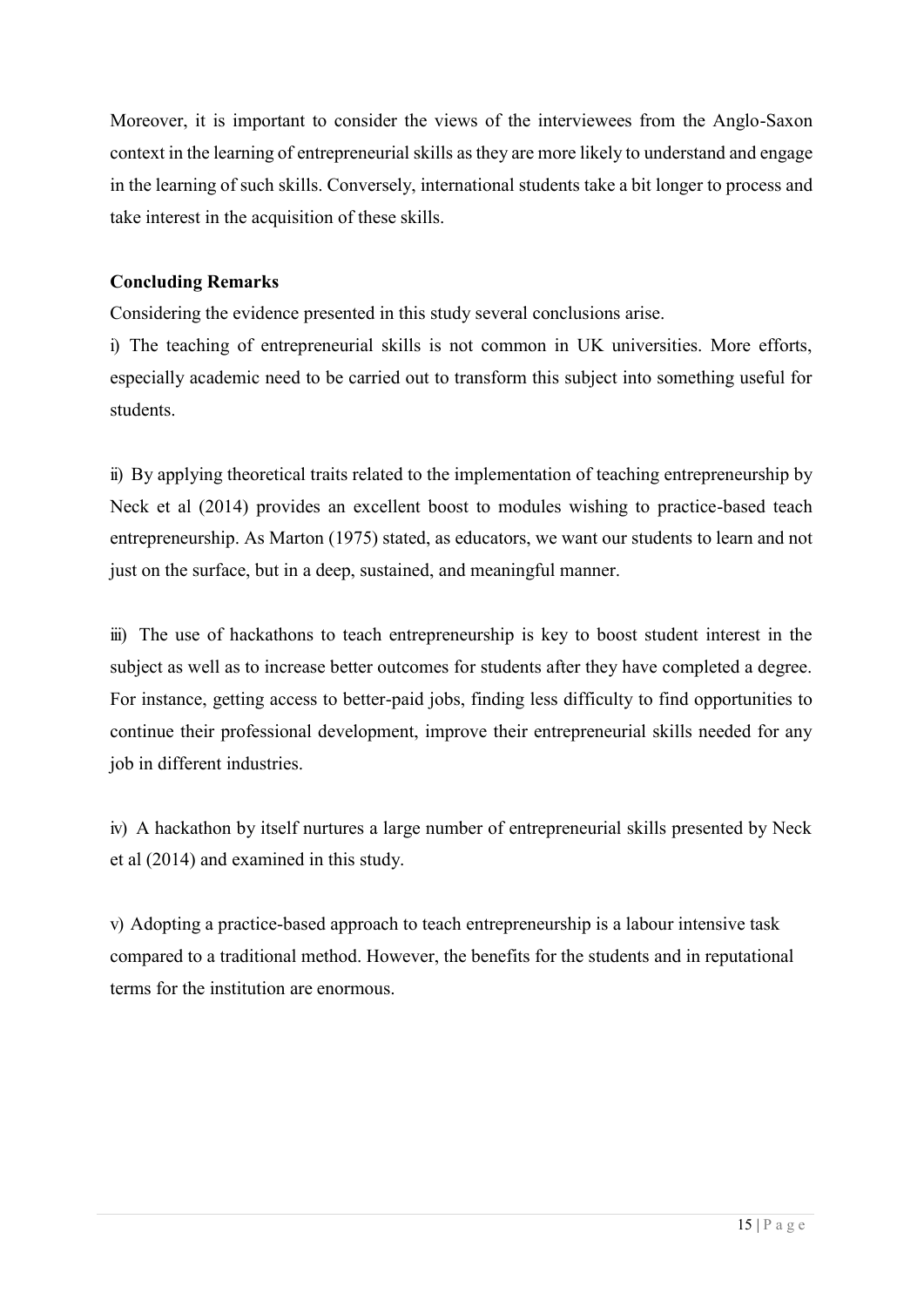# **Reference List**

Barry, S. "Hackathons: The Ultimate Entrepreneurial Challenge." October 5, 2016. from [http://eship.dyson.cornell.edu/blog/2016/10/05/hackathons-the-ultimate-entrepreneurial](http://eship.dyson.cornell.edu/blog/2016/10/05/hackathons-the-ultimate-entrepreneurial-)challenge/.

Boyd, E.M. and Fales, A.W. (1983), Reflective Learning. Key to Learning from Experience, *Journal of Humanistic Psychology, Vol 23, Issue 2, pp. 99 – 117.* 

Brockbank, A. and McGill, I. (2007), *Facilitating Reflective Learning in Higher Education*.

The Society for Research into Higher and Education and Open University Press.

Chrisman, J. J., et al. (1995). "Faculty entrepreneurship and economic development: The case of the University of Calgary." *Journal of Business Venturing 10(4): 267-281*.

Csikszentmihalyi, M. (1996), *Creativity: Flow and the psychology of discover and invention*. New York: Harper/Collins.

Decety, J. and Jackson, P.L (2004), The Functional Architecture of Human Empathy,

*Behavioral and Cognitive Neuroscience Reviews 3(2):71-100*

Dewey, J. (1916), *Democracy and Education. An Introduction to the Philosophy of Education*, McMillan.

Duffy, T.M (1995), Problem Based Learning: An Instructional Model and Its Constructivist Framework, *Educational Technology Vol. 35, No. 5, pp. 31-38.*

Financial Times (2018), The trouble with Silicon Valley geniuses having a side hustle from <https://www.ft.com/content/56ca3dda-bfe0-11e8-95b1-d36dfef1b89a> last accessed 24 September 2018.

Guerrero, M., et al. (2015). "Economic impact of entrepreneurial universities' activities: An exploratory study of the United Kingdom." *Research Policy 44(3): 748-764*.

GUESSS (2016), *Global University Entrepreneurial Spirit Students' survey* - *National report 2016 Finland*: Lappeenranta University of Technology.

Hackathon.com (2018). "Startup Hacks." from https:[//www.hackathon.com/event/startup](http://www.hackathon.com/event/startup-)hacks-2018---entrepreneurship-competition-41177750761.

Kalar, B. and B. Antoncic (2015), The entrepreneurial university, academic activities and technology and knowledge transfer in four European countries, *Technovation 36-37: 1-11.* Lea, J. (2015), *Enhancing Learning And Teaching In Higher Education: Engaging With The Dimensions Of Practice*, Milton Keynes: Open University Press.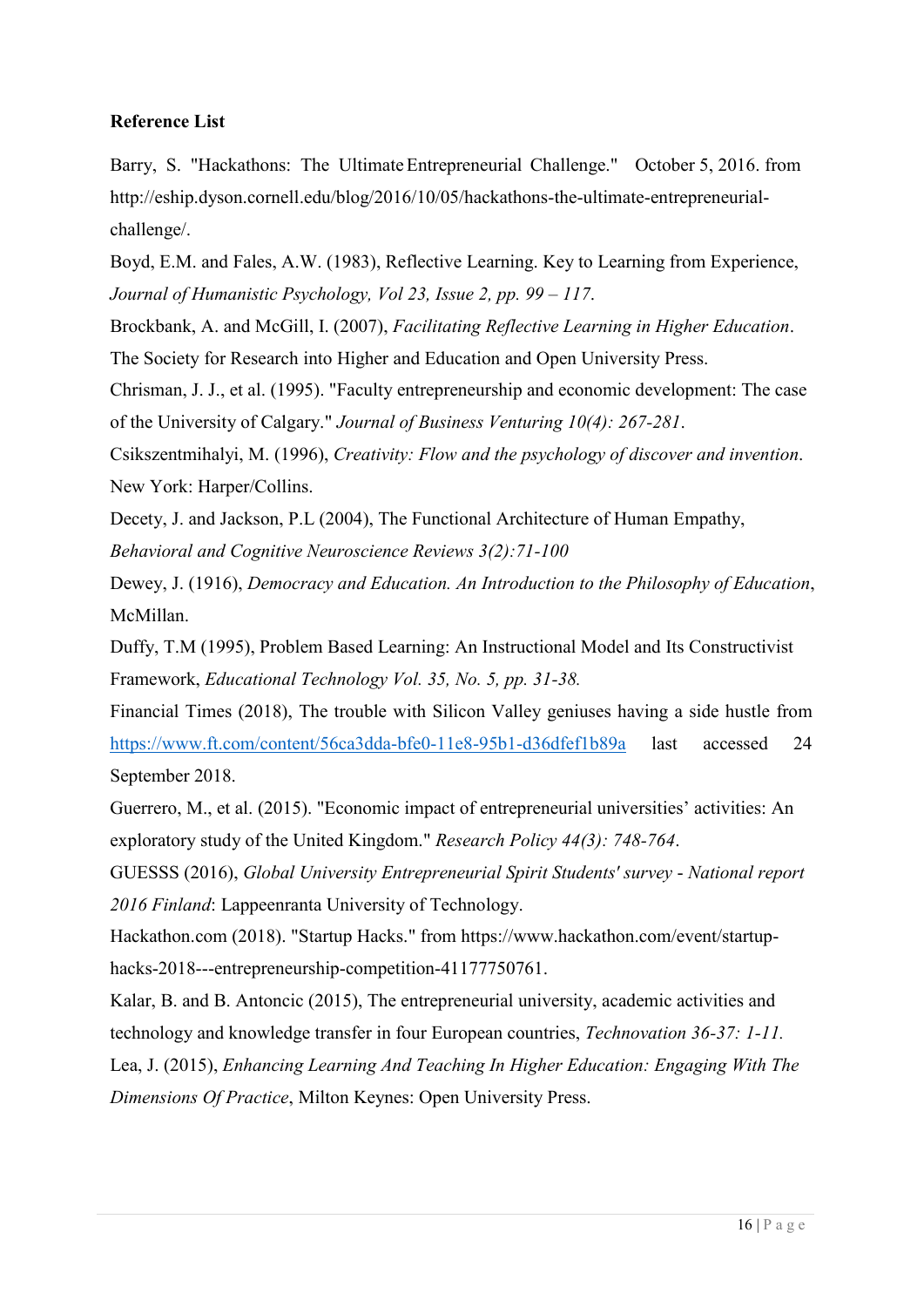Lin, S. (2018). What are the best hackathons? And who creates them? From [https://www.quora.com/What-are-the-best-hackathons-And-who-creates-them,](https://www.quora.com/What-are-the-best-hackathons-And-who-creates-them) last accessed 27 September 2018.

Marton, F. (1975), On non-verbatim learning: 1. Level of processing and level of outcome, *Scandinavian Journal of Psychology*, Volume16, Issue1.

Neck, H. M., Green, P. G. and Brush, C.G. (2014). *Teaching Entrepreneurship: A Practicalbased approached*. Cheltenham, Edward Elgar Publishing Incorporated.

OECD (2010a), *High-Growth Enterprises: What Governments Can Do to Make a Difference*, Paris: OECD.

OECD (2010b), *SMEs, Entrepreneurship and Innovation*, Paris: OECD.

OECD (2011a), *Entrepreneurship at a Glance*, Paris: OECD.

OECD (2011b). *Financing SMEs and Entrepreneurship: An OECD Scoreboard*, Paris: OECD. OECD (2012). *The Role of High Growth Firmsin Catalysing Entrepreneurship and Innovation*, Paris: OECD.

OECD (2018). "Entrepreneurship. Training Package." from [https://heinnovate.eu/en/training](https://heinnovate.eu/en/training-materials)[materials,](https://heinnovate.eu/en/training-materials) last accessed 27 September 2018.

Oxford Dictionary (2018), Definition of entrepreneurship, from <https://en.oxforddictionaries.com/definition/entrepreneurship> last accessed 23 September 2018.

Plato (2018) quotes, from <https://www.brainyquote.com/authors/plato> last accessed 24 September 2018.

Rogers, C. (2017). "Most innovative cities in UK revealed." from <https://edtechnology.co.uk/Article/most-innovative-cities-in-uk-revealed> last accessed 20 September 2018.

Schön, D. A. (1987), *Educating the reflective practitioner. Toward a new design for teaching and learning professions*: San Francisco: Jossey-Bass.

Simon, H.S. (1996), Situated Learning and Education, *Educational Researcher,*

Vol 25, Issue 4, pp. 5 - 11

Thomas, A.S. and Mueller, S.L (2000), A Case for Comparative Entrepreneurship: Assessing the Relevance of Culture, *Journal of International Business Studies,*

Vol. 31, No. 2

THE (2018), University ranking components from [https://www.timeshighereducation.com/search/type/breaking\\_news?search=placements,](https://www.timeshighereducation.com/search/type/breaking_news?search=placements) last accessed 18 July 2018.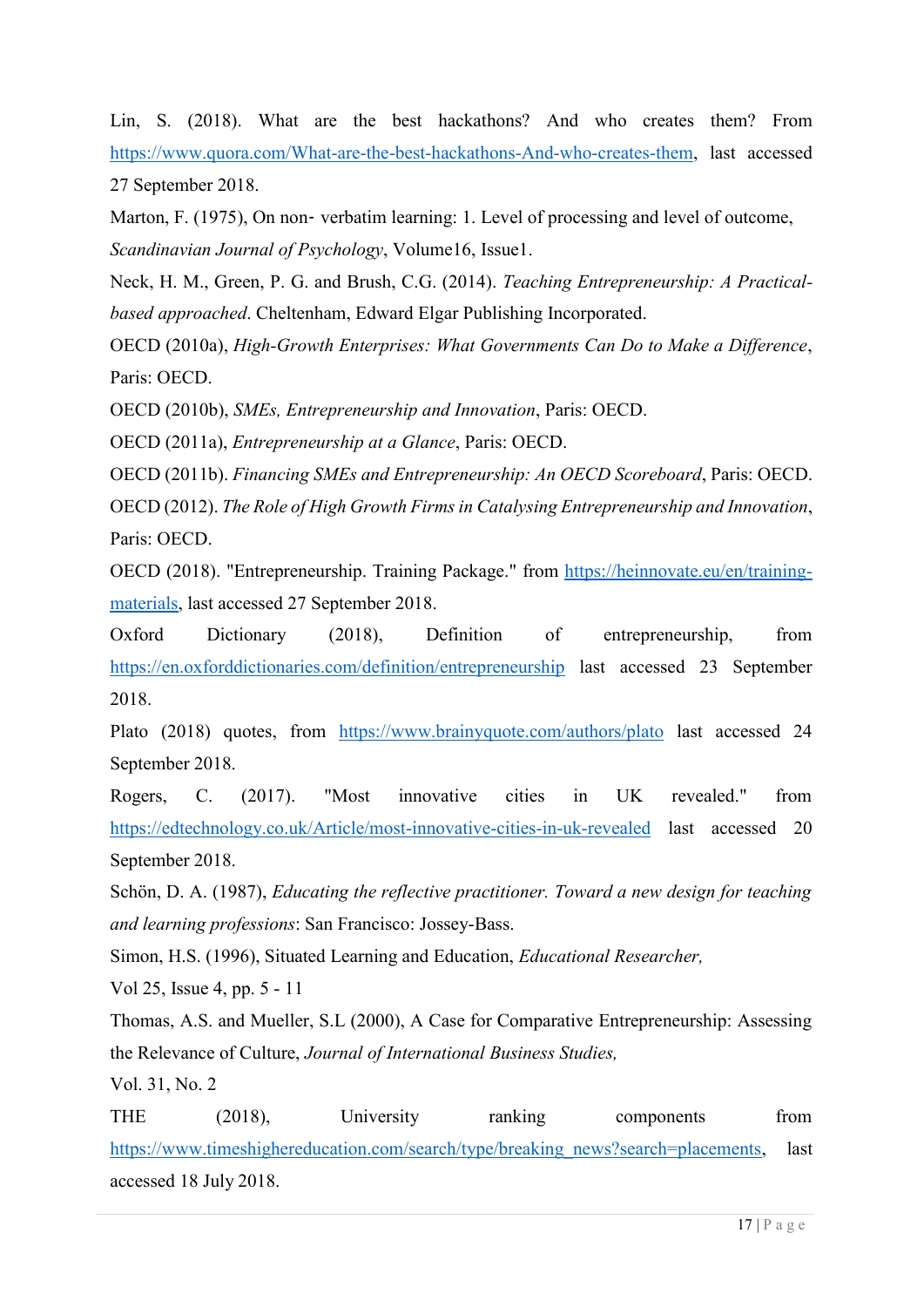Tofteland, K. (2015), The Creative Thinking Project from <http://www.creativethinkingproject.org/curt-tofteland-fellow/> last accessed 19 September 2018.

UEA LTS Blackboard (2018), Annual summary of 3rd year modules, UEA.

UK Innovate (2017). "UK Tech Innovation Index." from [https://odileeds.org/projects/uk-tech](https://odileeds.org/projects/uk-tech-innovation-index/?options=true&datagroup=All%20Technology&location=null)[innovation-index/?options=true&datagroup=All%20Technology&location=null,](https://odileeds.org/projects/uk-tech-innovation-index/?options=true&datagroup=All%20Technology&location=null) last accessed 24 September 2018.

UUK (2017). "*Higher education in numbers*" from [http://www.universitiesuk.ac.uk/facts-and](http://www.universitiesuk.ac.uk/facts-and-stats/Pages/higher-education-data.aspx)[stats/Pages/higher-education-data.aspx](http://www.universitiesuk.ac.uk/facts-and-stats/Pages/higher-education-data.aspx) last accessed 26 September 2018.

What Uni?, (2018). "*Entrepreneurship degrees*", from [https://www.whatuni.com/degree](https://www.whatuni.com/degree-courses/search?subject=entrepreneurship)[courses/search?subject=entrepreneurship,](https://www.whatuni.com/degree-courses/search?subject=entrepreneurship) last accessed 20<sup>th</sup> September

World Economic Forum (2018). "Is the future of education learning by doing?", from

[https://www.weforum.org/agenda/2018/02/why-learning-from-experience-is-the-educational](https://www.weforum.org/agenda/2018/02/why-learning-from-experience-is-the-educational-wave-of-the-future?utm_content=bufferb3fd1&utm_medium=social&utm_source=twitter.com&utm_campaign=buffer)[wave-of-the-](https://www.weforum.org/agenda/2018/02/why-learning-from-experience-is-the-educational-wave-of-the-future?utm_content=bufferb3fd1&utm_medium=social&utm_source=twitter.com&utm_campaign=buffer)

[future?utm\\_content=bufferb3fd1&utm\\_medium=social&utm\\_source=twitter.com&utm\\_cam](https://www.weforum.org/agenda/2018/02/why-learning-from-experience-is-the-educational-wave-of-the-future?utm_content=bufferb3fd1&utm_medium=social&utm_source=twitter.com&utm_campaign=buffer) [paign=buffer.](https://www.weforum.org/agenda/2018/02/why-learning-from-experience-is-the-educational-wave-of-the-future?utm_content=bufferb3fd1&utm_medium=social&utm_source=twitter.com&utm_campaign=buffer)

Zahorik, J.A. (1995), *Constructivist Teaching*, Phi Delta Kappa Educational Foundation.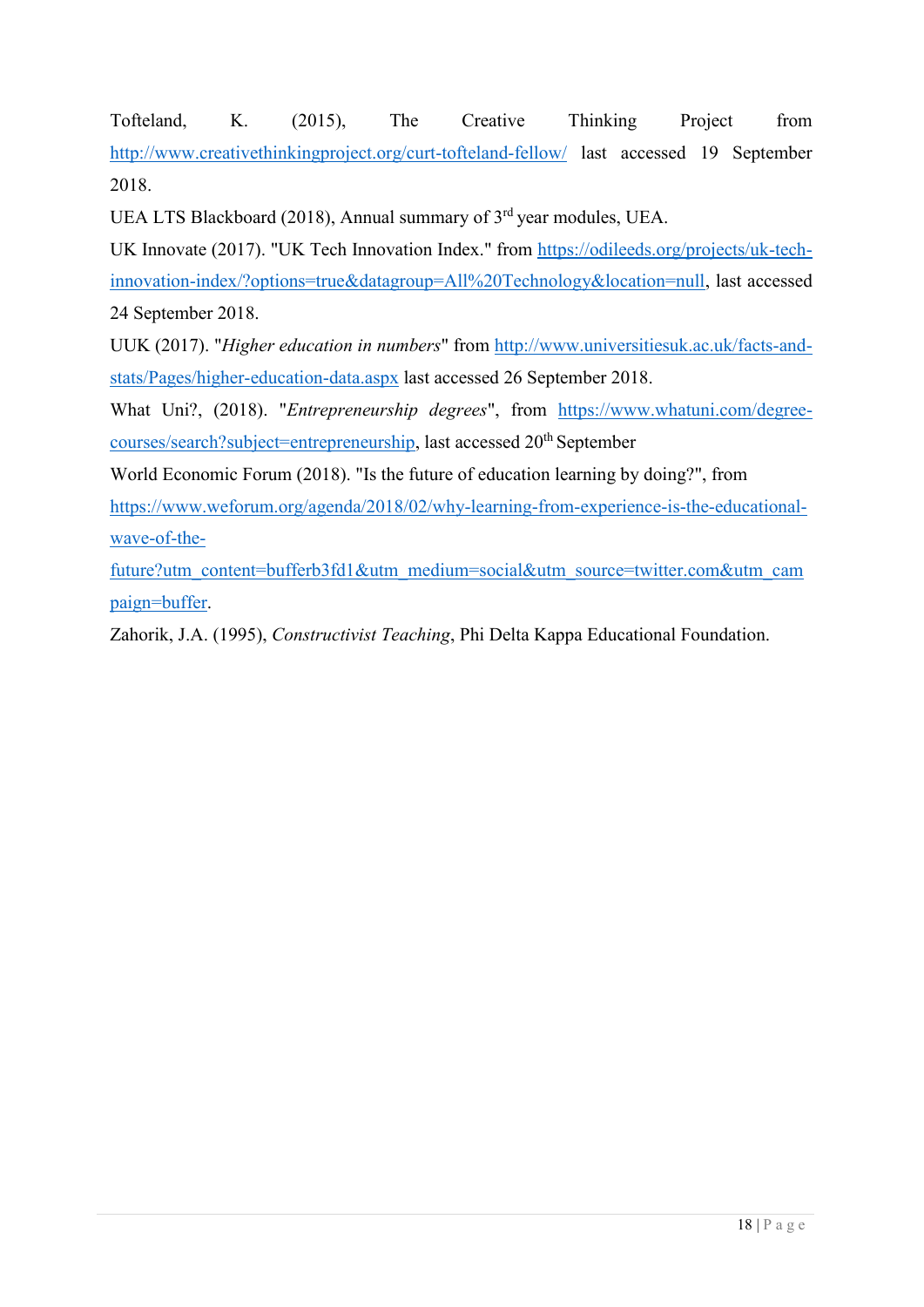# **Learning by doing in business education. Using hackathons to improve the teaching and learning of entrepreneurial skills.**

### **Abstract**

Currently, the teaching of entrepreneurship skills is mostly dominated by strategic approaches that do not teach students evident examples of what happen in a real-world company in terms of entrepreneurship. It is assumed that practical entrepreneurial skills are acquired at the university. Using a hackathon will put into practice and nurture entrepreneurial skills. This is the first study of its kind attempting to fill the gap in using hackathons and a set of practicebased pedagogical tools to teach entrepreneurial skills in UK business schools.

This paper sheds light on the issues associated with the use of hackathons to teach practicebased entrepreneurial skills to undergraduate students at a UK university. The study benchmarks the pedagogical tools currently used within the module to nurture entrepreneurial skills and how are used by the students participating in the hackathon.

The methodology to carry out this study is based on: academic performance indicators and a semi-structured interview with students, who have participated in the hackathon during the last four years. The information from the interviews is then analysed using NVivo. **Keywords**: hackathon, entrepreneurship, teaching, Sync the City, practice-based

#### **1. Introduction**

Current teaching of innovation and entrepreneurship in Higher Education Institutions worldwide follow a strategic (theory-based) approach to teach students on the subjects. A very small number of highly ranked universities, mainly in America have consolidated new pedagogical methods to teach business related subjects to their students. These methods are based on practice in companies to reinforce the theoretical concepts learned in the classroom. Notwithstanding the latter, the diffusion of such practices has had a very sluggish diffusion in many areas of the world. There is an urgent need for UK business schools to establish successful and sustainable relationships with the organisations that will receive their future graduates. These should possess the relevant skills and knowledge to support the development of the companies and organisations hiring them.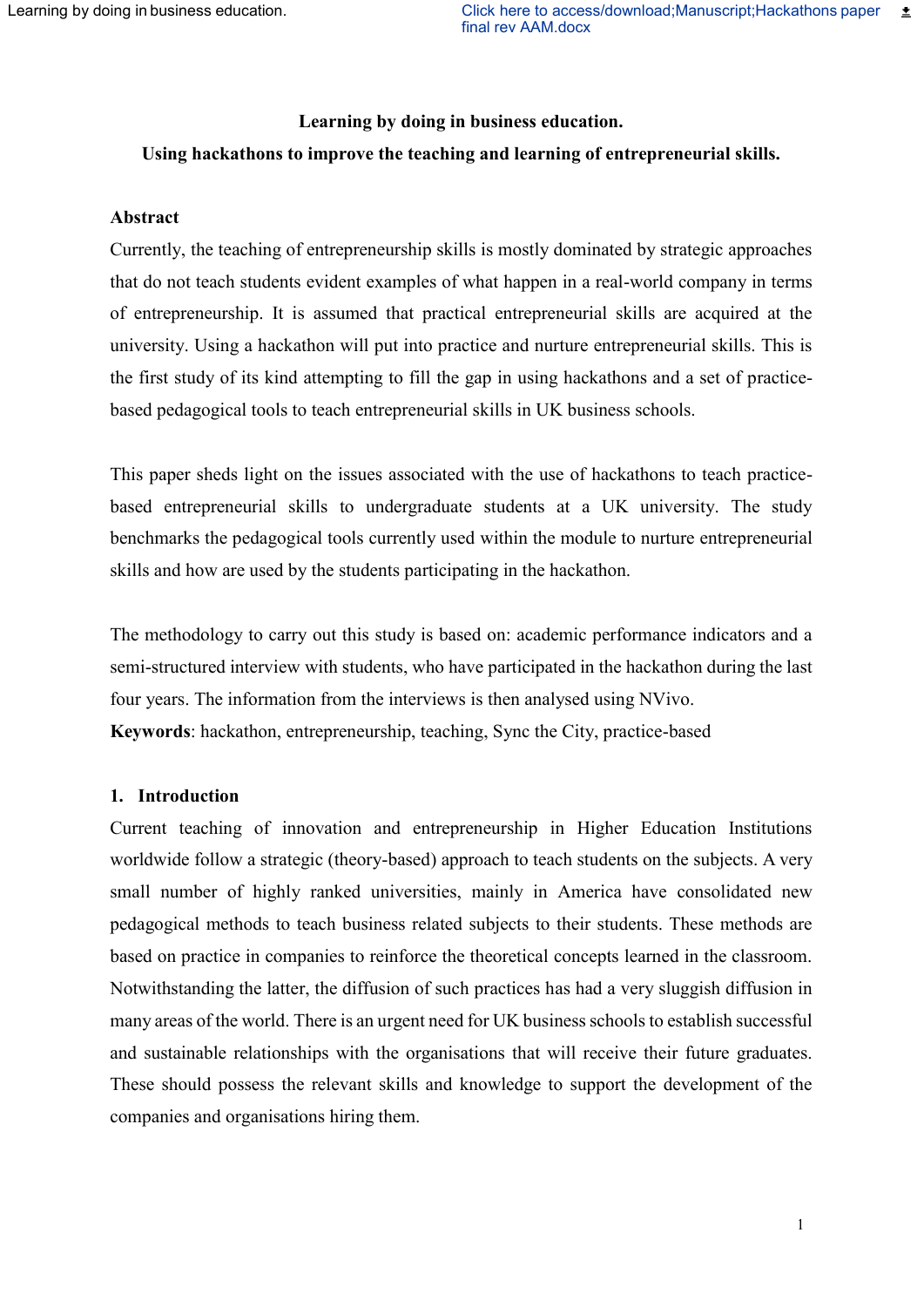This study will stress that the acquisition of entrepreneurial skills needs to be carefully nurtured in terms of practice and pedagogy within the classroom and out of it. A start-up hackathon competition puts into practice the knowledge acquired in the classroom.

This article is organised as follows: Section 1 presents the theoretical framework about practice-based teaching entrepreneurship. Section 2 examines the rise of teaching entrepreneurship at UK business schools. Section 3 presents the methodology used to examine the teaching of entrepreneurship by employing a hackathon. Section 4 tests the theoretical framework in Section 1 to see how it fits with the experience of a hackathon to teach students innovation and entrepreneurship.

#### **2. Theoretical Framework**

There is a knowledge gap to assess the benefits or the lack of them in the practice-based teaching of entrepreneurship using hackathons. Although during the last 10 years hackathons have existed, there are not widely used to teach entrepreneurship and/or innovation. This study will be the first of its kind that produces academic literature on the teaching entrepreneurship using hackathons. It will also present the theoretical underpinnings supporting the practicebased teaching. Notwithstanding, little has been done to make it mainstream within the delivery of modules in universities, (Lea, 2015).

From the times of Greek philosophers such Aristotle, Plato and more recently in the *renaissance*, Descartes are the founding fathers of theoretical approaches and these have been followed by many business educators at universities worldwide. They highly ranked the acquisition of knowledge through the analysis of theories whereas the practice is regarded as an activity of low importance. Teaching entrepreneurship as a method involves a collaborative effort, which is the mantra promoted by Silicon Valley (Financial Times, 2018). Teamwork is key for successful companies.

The practice-based approach is used to test and examine the information collected for this study. In fact, this approach is a method to teach entrepreneurship at Higher Education Institutions (HEIs). This study uses Neck et al (2014) framework to understand practice-based entrepreneurship to examine the hackathon (Sync the City) in order to provide evidence that this can be of help for those teaching entrepreneurial skills. The framework comprises five areas as presented in Figure 1.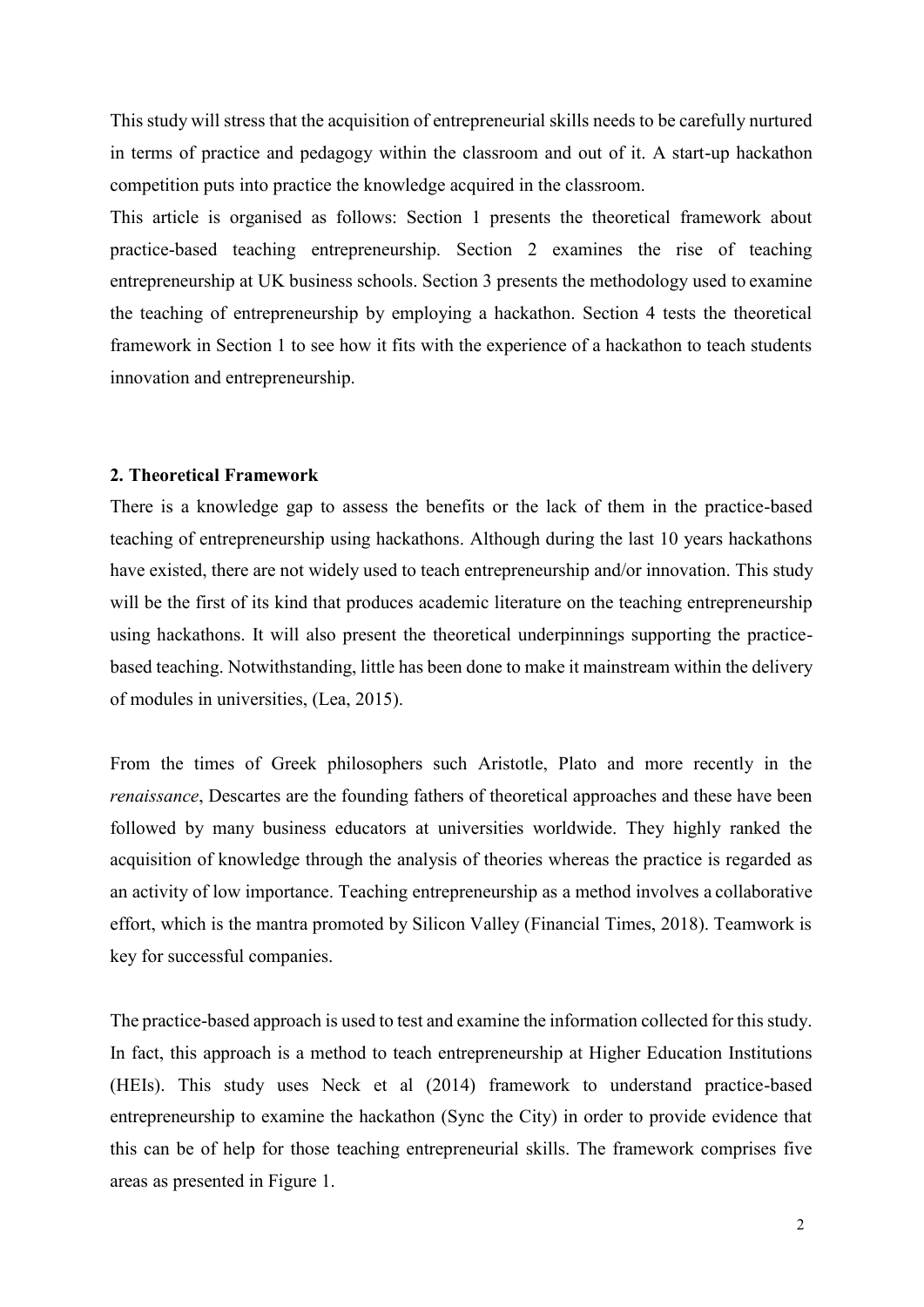#### **2.1 Practice of Play**

It involves a conscious activity with some rules not connected to material interest, which can be serious or playful to absorb the player into it through a collaborative effort. Key examples suggested by Neck et al. (2014) in HEIs: puzzles, computer simulations, problem solving exercises, improvisation exercises to cultivate the entrepreneurial mind-set or idea generation and creativity, spaghetti tower, elevator pitch and business model canvas.





#### **2.2 Practice of empathy**

Decety and Jackson (2004) define empathy as "the naturally occurring subjective experience of similarity between the feelings expressed by self and others without losing sight of whose feelings belong to whom". However, these experiences might appear empty if they are not linked to a goal. Thus, Simon (1996) translated empathy into the teaching of business as the idea of design thinking as the core of how teams collaborate successfully within organisations. Neck et al (2014) propose examples of *Practice of Empathy:* observation exercise (object or activities), negotiation for resource acquisition, peer coaching, interviewing an entrepreneur or business leader, team management and role play.

Through the practice of empathy, students are able to relate in a better way with people they are working with. This activity is intrinsically related to communication and creativity skills. If the latter two are practiced, then the likelihood that a project positively evolve might increase (Tofteland, 2015). The lack of empathy may lead to the team members to create silos of knowledge. Tofteland (2015) states that the nurture of empathy has a positive effect in develop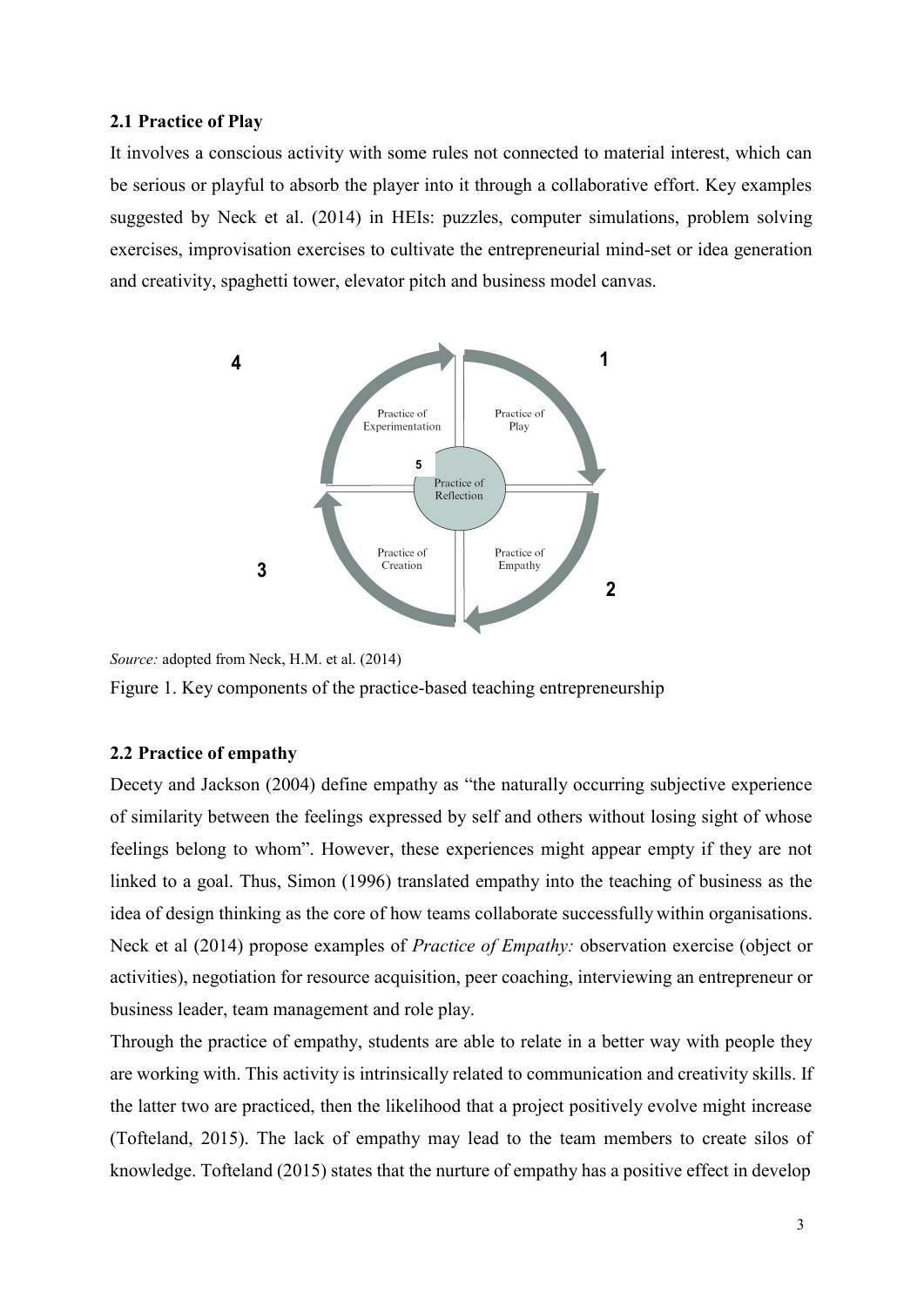the creative process. However, he argues that these two aspects are not necessarily hand in hand. In fact, empathy is not natural in humans, it needs to be learned.

#### **2.3 Practice of creation**

According to Kozbelt et al. (2010), practice of creation has two aspects. i) Problem-solving where creativity is viewed as more rational and empirical. Students are guided to areas complementing their capabilities, while the instructor's role is to facilitate self-understanding and assist in structuring the creative investigation. Creativity in this form is more of a longerterm practice, because it involves deliberate search. *ii) Problem-finding* and design thinking takes place where students need to learn how to observe, listen, and carefully record their observations. The instructor facilitates by encouraging students to utilize all senses, without jumping to ideas too quickly (Csikszentmihalyi, 1996).

Examples of Practice of Creation are: mind dumping for ideation, brainstorms, lateral thinking exercises, future trends and entrepreneurial opportunities, resource acquisition games, building strategic alliances and resource challenge (Neck et al., 2014).

#### **2.4 Practice of experimentation**

When several pieces of knowledge are acquired within a social context the concatenation of all these experiences might produce an idea, a creative process making sense of producing something new with the pieces of knowledge already in the students' brains. The practice of experimentation follows the constructionist view of teaching, which assumes that humans interact in their environment to gain knowledge by applying, discovering, and extending it (Zahorik, 1995). It is through these experiences that the knowledge is acquired, tested, confronted and criticised. As Duffy (1995) claims it, learning is enacted reality and part of a social construction.

Practice of Experimentation key examples are: feasibility exercises, competitive cup stacking, reduction of risks exercises with low cost experiments, opportunity screening, fear of failure (quizzes), predictive vs creative thinking and experiments with low resources, (Neck et al., 2014).

#### **2.5 Practice of reflection**

The critical importance of practice in entrepreneurial education has emerged strongly over the last half-century. Dewey (1916) key contribution is that education should focus not only on things but on the relations and connections between things. This kind of skills are well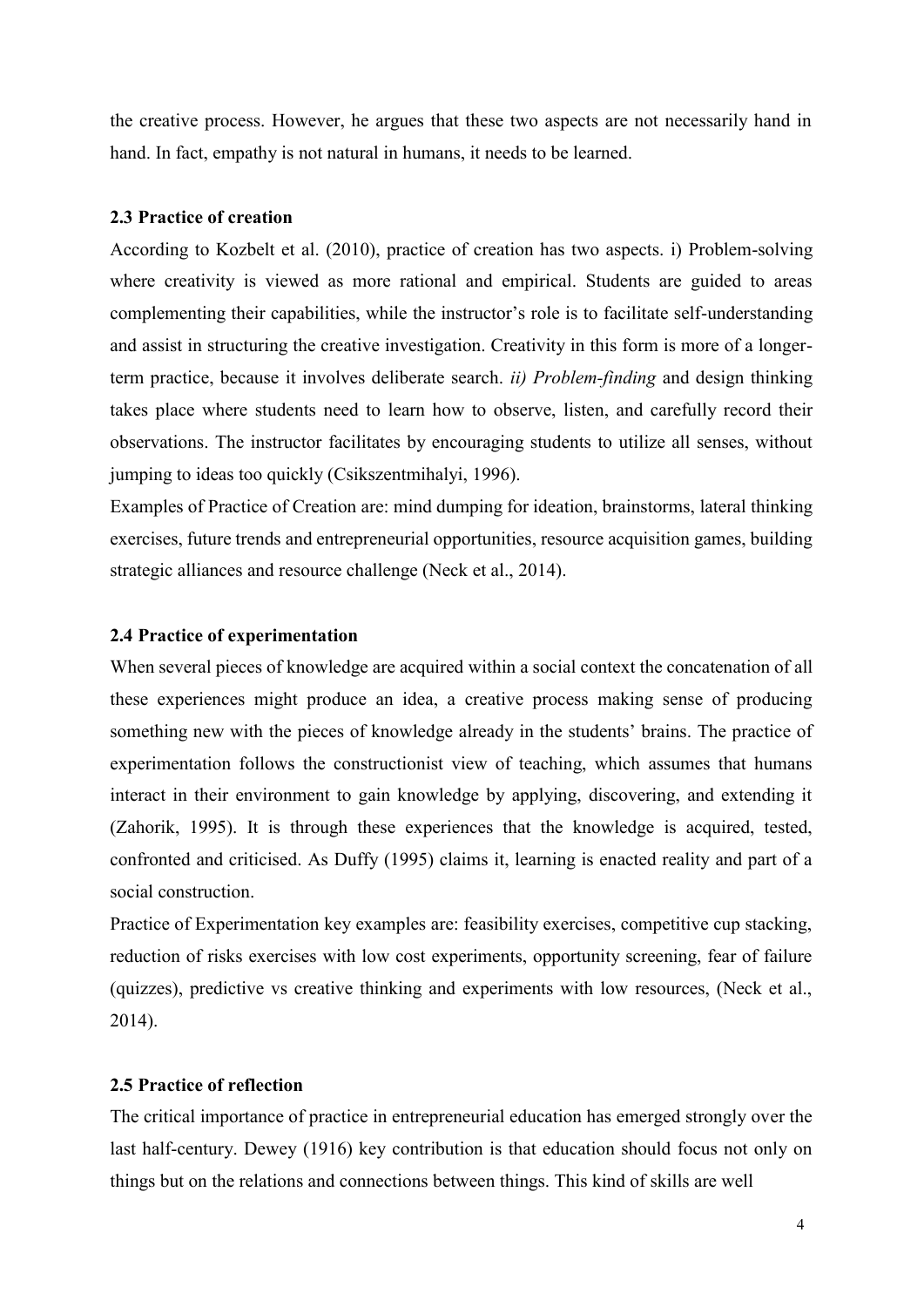established in practice-oriented disciplines within universities such as medicine, nursery, and education. Dewey's approach brings us firmly back to our goal of synthesis and of needing both theory and practice and the use of reflection to connect the two by presenting reflection as a pathway to direction and guidance. His approach looks at reflective practice of deciding how content should be delivered in the most powerful way as to really make a lasting impression upon the minds of students.

It is in-group or individually that the reflective learning delivers the best outcomes. Brockbank and McGill (2007) locate reflective learning in the social sphere by defining reflective learning as an intentional social process, where context and experience are acknowledged, in which learners are active individuals, present, engaging with others, open to challenge and the outcomes involve transformation as well as improvement for both individuals and their environment", i.e. do–learn–think as a process and reflection-in-practice, (Schön, 1987). Practice of reflection examples are: critical thinking, reflecting on entrepreneurial experience, creating culture, identifying passion in entrepreneurs, opportunity walks; (Neck et al., 2014). Next Section presents the rise of practice-based teaching of entrepreneurship.

#### **3. The context of practice-based teaching of entrepreneurship in HEIs**

Since 2007 OECD delivers material and support to their member states training packages on how to transform higher education into innovative organisations with emphasis on entrepreneurship OECD (2018). Several OECD studies (2010 a,b and 2011 a,b, 2012) have stressed the need to establish an entrepreneurship policy framework to facilitate: access to financial resources, reduction of taxes and administrative procedures and access educational resources.

During the last forty years, entrepreneurship has been associated with company creation, especially by young individuals; GUESSS (2016) and Chrisman et al. (1995). HEI institutions have started to develop entrepreneurship programmes and courses to meet the rise on the demand.

Strangely, it is thought by many that the teaching of many business-related subjects in UK universities would involve work in companies. Nevertheless, the teaching of entrepreneurship has neglected the practical component and focus on purely strategic thinking where the teaching practices are related for instance, to forecast demand, costs, strategies and creating business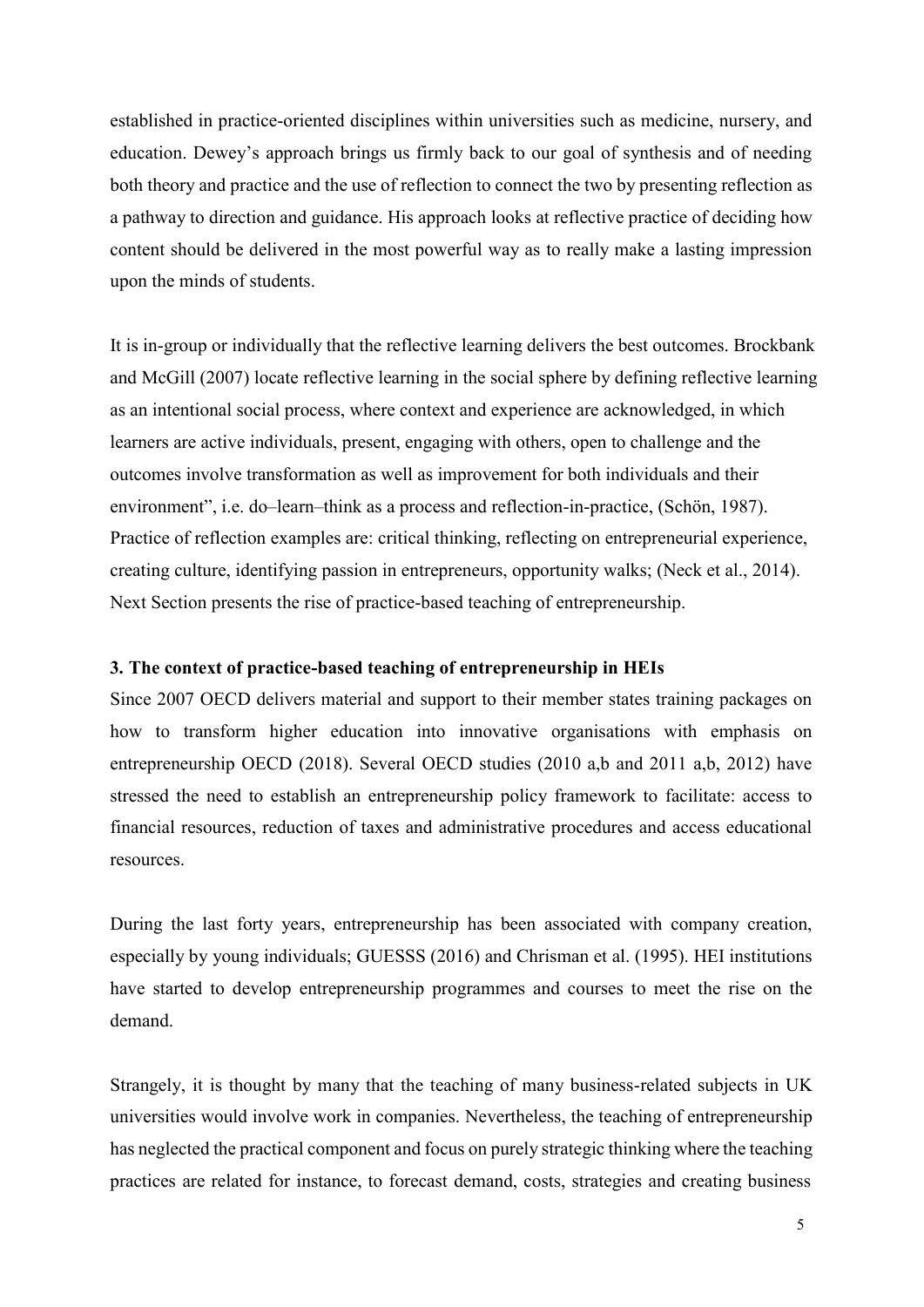models without considering human factors; (Kalar and Antoncic, 2015). The UK Higher education environment has recently changed in terms of providing prospective students with a "real" work experience in the UK or abroad of one semester to up to one year; (Financial Times, 2018) and (World Economic Forum, 2018).

#### **3.1 Universities and Business Schools teaching entrepreneurship**

GUESSS (2016) and OECD (2018) has stressed that the role of universities promoting and doing entrepreneurship should include: i) practice within companies and organisations that the university has facilitated in the form of placements. ii) part of the educational process needs to take place outside classrooms.

What Uni? (2018) report shows that currently there are 37 universities in the UK offering entrepreneurship degrees at BSc, BA or MSc level. That is, around 23% of Higher education institutions. Therefore, we can assume that at the majority of HEI in the UK offer at least a module related to entrepreneurship. According to Universities UK (2018), in 2015–16, 3890 new graduate start-ups were created; 150 new university-owned or part-owned spin-off companies were created.

GUESSS (2016) states that industry collaboration with higher education institutions increases productivity by 11 and 16%. According to Innovate UK (2018), Guerrero, et al. (2015) and Rogers (2017) there are over 100 university science and enterprise parks in the UK and most of them hosts a highly ranked university.

#### **3.2 Hackathons as a tool to teach practice-based entrepreneurship**

According to the Oxford dictionary (2018), a hackathon is an event, typically lasting several days, in which many people meet to engage in collaborative computer programming.

Universities such as Cornell, UCLA, Stanford, MIT, Caltech and North-Western among other are embracing the teaching of entrepreneurship to their students, Barry, 2016. Above highly ranked universities have a long trajectory and reputation of practice-based teaching entrepreneurship.

In the UK, salient examples of business - academia interactions are found in Cambridge, Oxford and Manchester. However, new towns/cities have become very innovative in very short time. Moreover, private companies such as Hackathon.com (2018) have started since more than 10 years ago the creation of hackathons where they charge a fee to participants. Lin (2018) has categorised hackathon as follows: **For prestige**: PennApps, HackMIT, HackNY, YC Hacks.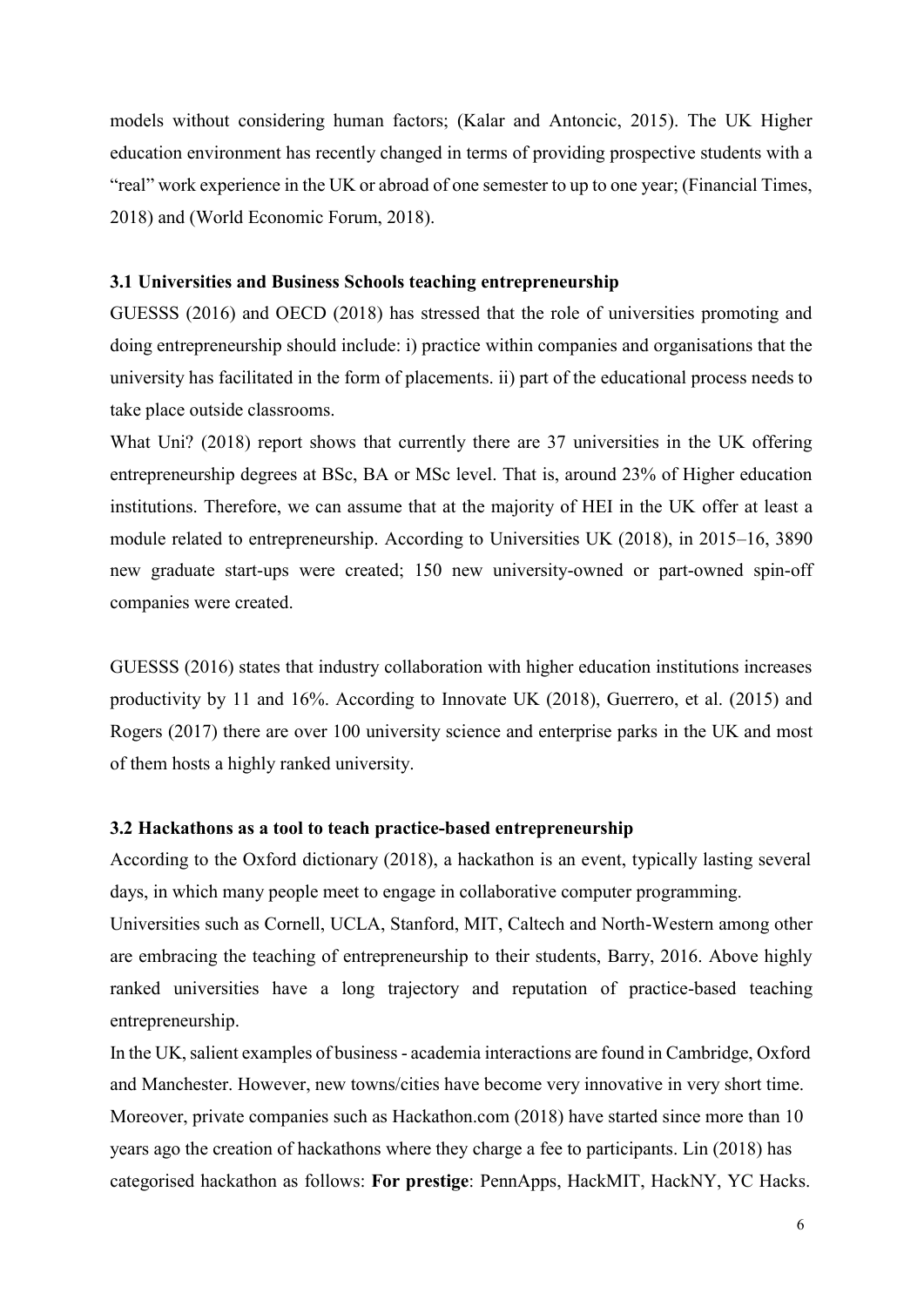For fun: HackIllinois, BoilerMake, BitCamp, HackTX, Hack@Brown. For no**programmers/Practice**: Design & Hack and Startup Weekends Worldwide and **for the crowd**: MHacks, LAHacks and HackTech.

Important to notice is that there is no worldwide hackathon in Europe, most of the prestigious ones occur in United States.

Students attempting to discover their entrepreneurial potential, which is commonly associated with below factors already identified by fear, no appetite for chaos, a preference for judging over generating ideas, a dislike for incubating ideas and a perceived lack of challenge. Specifically, the UK started to lag behind compared to other educational systems in Europe. For instance, the German educational system is the most mature in promoting entrepreneurship, enterprise in student and include it in the course they offer not only in business studies but in general delivery of HEI courses and programmes, (Thomas and Mueller, 2000).

#### **4. Research Methodology**

An initial objective of the research methodology is to fill the knowledge vacuum related to contemporary ways of teaching entrepreneurship in the UK and to compare them to previous methods based on theory.

In order to examine this gap in the research, it is planned to carry out a study considering the event Sync the City during the last four years. This researcher has taken students in the module Innovation Management to the Sync the City event and be fully involved in the entrepreneurial experience. The module Innovation Management (NBS-6012A) does not specifically teach entrepreneurship. However, Innovation has a key relationship with entrepreneurship, as one cannot act for itself, both sets of knowledge working in symbiosis.

### **4.1 Methodological Techniques Employed**

The first technique involves a dataset of student performance indicators.

i) Students' marks during the last four years in the module Innovation Management (NBS-6012A).

ii) module evaluations of Innovation Management (NBS-6012A) in the last six years

iii) students attendance in the last six years in the module Innovation Management in the last six years.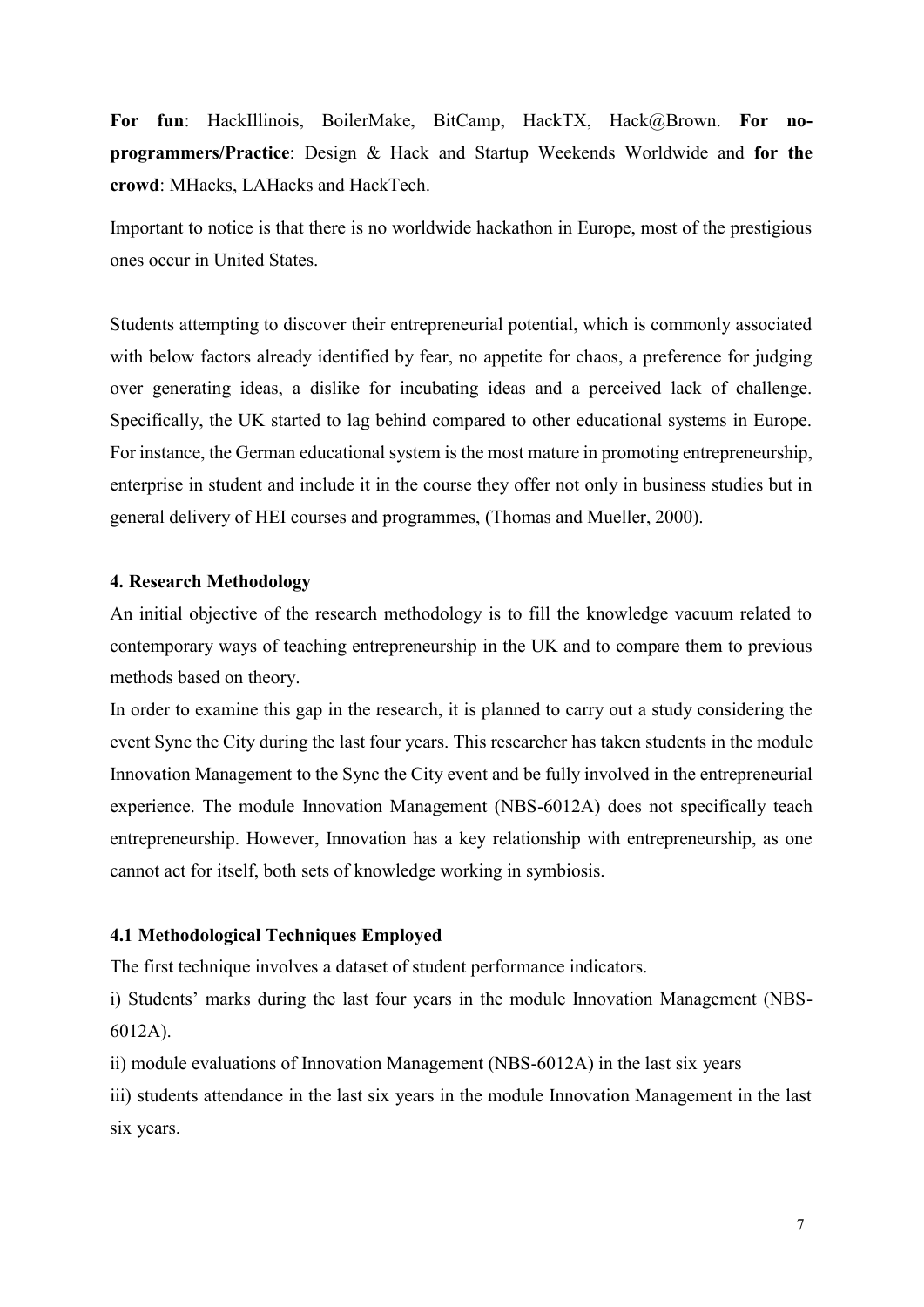iv) Number and relevance of the participants attending the event Sync the City in the last four years.

v) Attendance to the event is monitored by the lecturer, students have been made aware that attendance to the event Sync the City is mandatory.

vi) How many students sign up for the module and how many were accepted.

The student performance indicators aimed at producing ideas about student disposition to the module.

The second research technique involves a semi-structured interview conducted with six previous students in the module Innovation Management. These individuals participated in the event Sync the City in different years. The qualitative information contained within the interview was sampled using NVivo version 11 Pro. The qualitative interviews aimed at assessing the practice-based teaching of entrepreneurship framework presented in Section 1. Informants were identified by using LinkedIn and email (if the email address was provided by the former students). The decision to use open-ended questions was based on evidence suggesting that, in network environments, these types of questions tend to produce longer and more honest responses, which would allow deeper exploration of several issues of key importance, (Creswell, 2018).

Three interviews were conducted over the phone and two were face-to-face based on semistructured questions. Each interview lasted for approximately one hour. One of NVivo features used to examine the qualitative information collected will be **word cloud** to examine interviewees' perceptions.

Next section presents the findings and discussion to examine the key process involved in the practice-based teaching of entrepreneurship.

### **5. Research Findings and Discussion**

### **5.1 Quantitative analysis**

This study comprises the analysis of 4 quantitative indicators.

i) The average marks have increased marginally since the inclusion of the hackathon for teaching purposes. However, the average marks in those years are significantly higher than the average for all modules in Year 3. ii) Module evaluations in the last six years have been very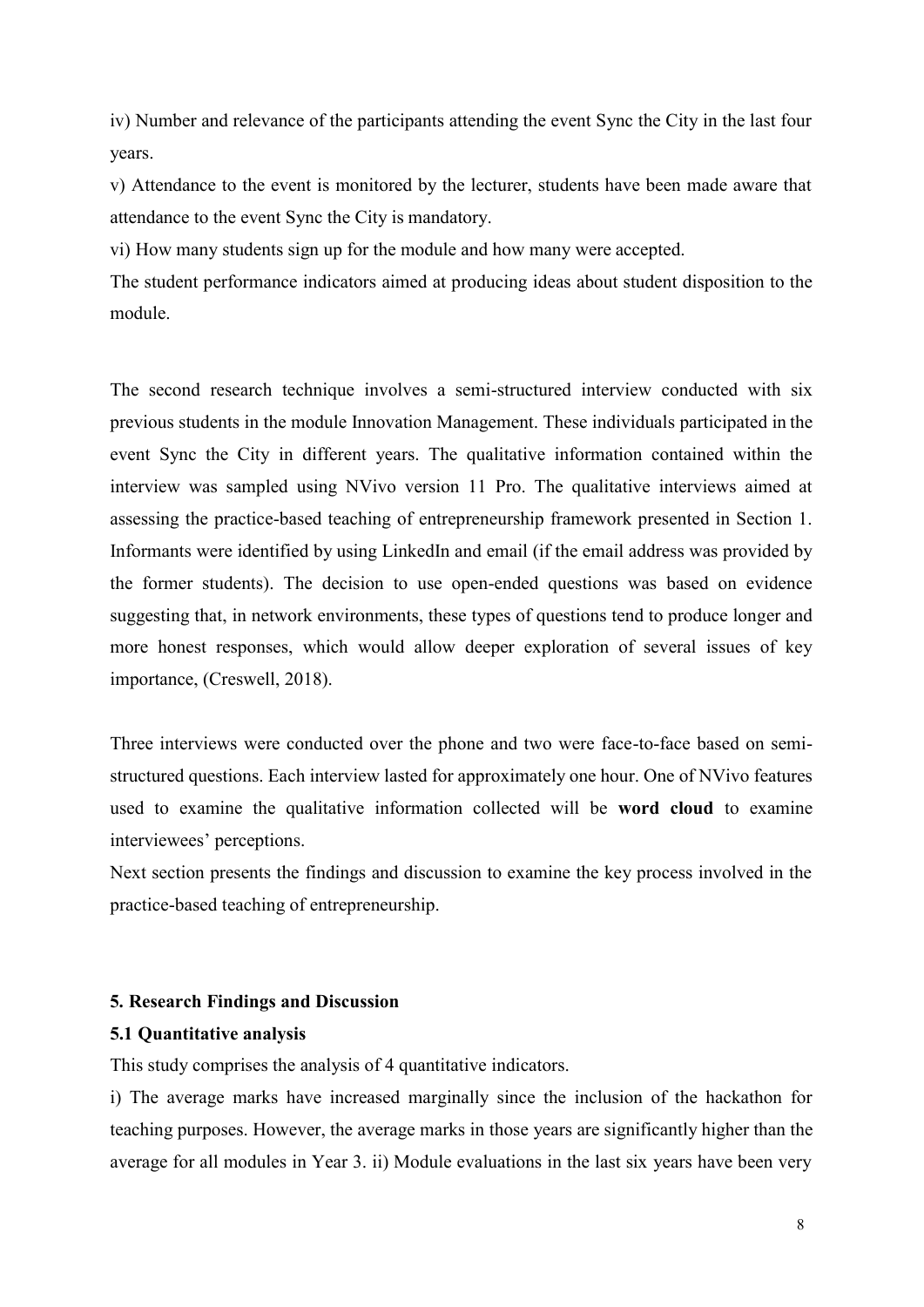good with an average of 4.4 out of 5. iii) Students attendance in the last four years has been above 75% in average (UEA LTS Blackboard, 2018).

|                       |                        | 2014 | 2015 | 2016 | 2017 |
|-----------------------|------------------------|------|------|------|------|
|                       | Participant Total      | 65   | 111  | 98   | 95   |
|                       | No. of Developers      | 30   | 40   | 51   | 49   |
|                       | No. of Non-            |      |      |      |      |
|                       | technical/business     | 29   | 48   | 24   | 28   |
|                       | No. of Designers       | 6    | 23   | 23   | 18   |
| Participant Breakdown | <b>No. of students</b> | 26   | 55   | 49   | 37   |
|                       | No. of non-students    | 39   | 56   | 49   | 58   |
|                       | No. of UEA             |      |      |      |      |
|                       | representatives        | 27   | 36   | 22   | 21   |
|                       | No. of private sector  |      |      |      |      |
|                       | companies              | 18   | 13   | 14   | 16   |

Table 1 shows the diversity and number of participants in Sync the City.

*Source*: UEA Careers' Office

Table 1. Number and remit of the participants attending the event Sync the City

The judges in the hackathon come from business, technological or a combination of both sectors. iv) During the last four years there has been an increasing demands from students to take the module. However, not all of them have been accepted.

# **5.2 Qualitative analysis (semi-structured interviews)**

This study comprises six interviews on 18 questions related to their participation in the event Sync the City.

| Academic year | Number of    | Pseudonym        | <b>Current status</b> | School at  |
|---------------|--------------|------------------|-----------------------|------------|
|               | interviewees |                  |                       | <b>UEA</b> |
| 2014-2015     | One          | Poppy            | working               | <b>NBS</b> |
| 2015-2016     | Three        | Sarah, Louis and | Working and           | CMP, NBS,  |
|               |              | Giulia           | completing            | <b>NBS</b> |
|               |              |                  | masters degrees       |            |
|               |              |                  | respectively          |            |
|               |              |                  |                       |            |
| 2016-2017     | None         | None             | None                  | None       |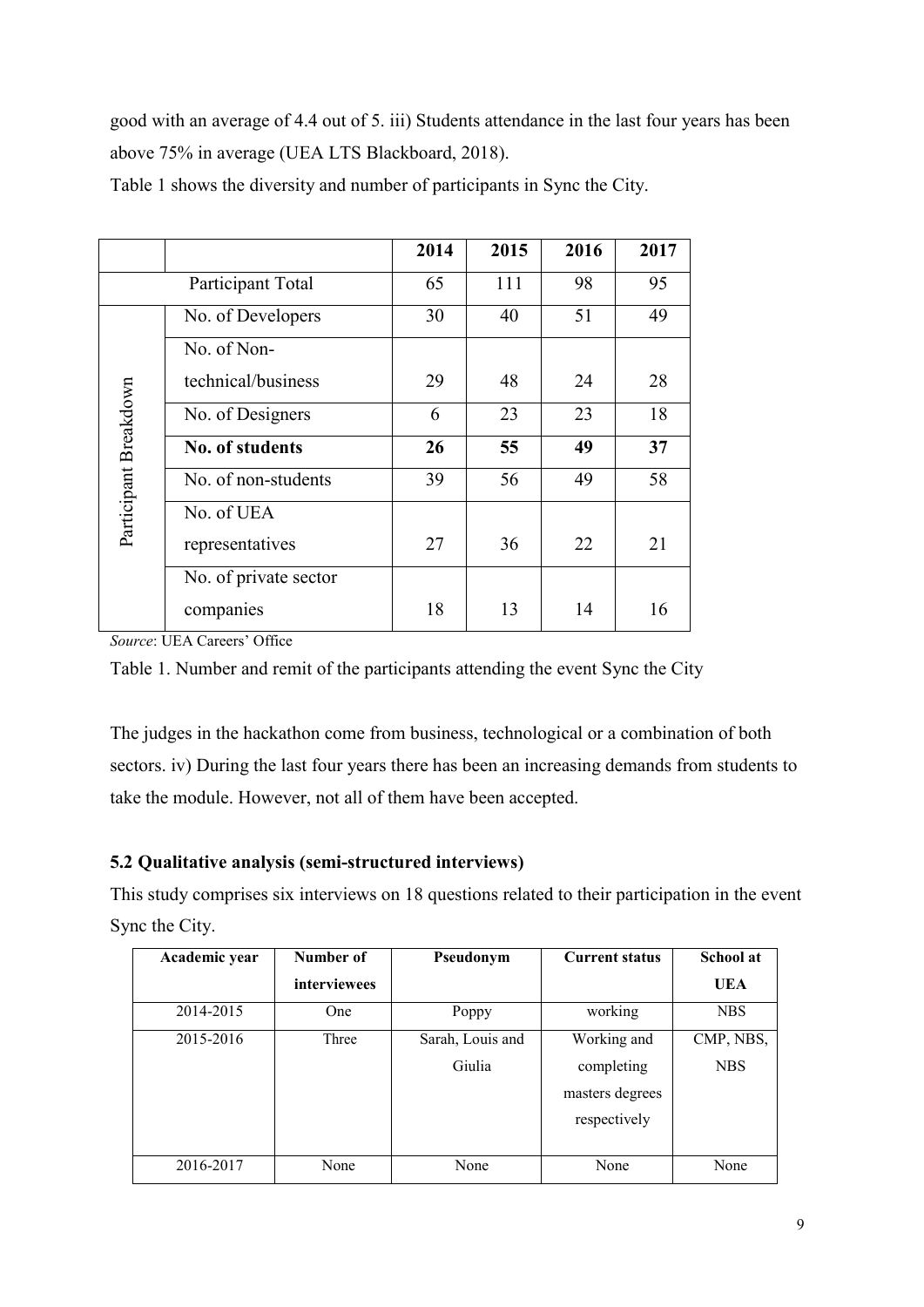| 2017-2018 | Two | Terry and Tian | Completing    | NBS |
|-----------|-----|----------------|---------------|-----|
|           |     |                | undergraduate |     |
|           |     |                | degrees       |     |

Table 2. Number of interviewees per year of study

### **Interviews analysis**

The analysis of interviews was organised following Neck et al (2014) analytical framework presented in Section 1: play, empathy, creation, experimentation, and reflection.

### **5.2.1 Practice of Play**

Five out of six participants in Sync the City, considered that the event was a serious game/experience. However, even though it was a serious experience, students still considered a game to learn from.

Practice of *Play* (1) in the teaching of the Innovation Management module has made use of resources: role-play, use of Audience Response Systems (ARS) for competitions, computer simulations, spaghetti tower, elevator pitch and hackathon competition sponsored by a regional company, which have been very successful in cultivating the entrepreneurial mind-set. The resources employed have created a safe educational environment where students start nurturing entrepreneurial skills. Neck et al (2014) argue that by creating a safe environment (where the students can feel safe to do mistakes), they are more willing to improve on what is taught inside and outside the classroom. However, the lecturer has a large responsibility in creating this environment in order to succeed in the delivery of knowledge.

**The implications for teaching** are to develop a safe environment is key for learning entrepreneurship. The educator needs to constantly work to maintain it. Therefore, monitoring students' attendance and engagement in the classroom and at the event is important. When students detach or go away from the learning environment the capacity to learn diminishes. It is necessary to spend some minutes every lecture and seminar to inform the students about the learning objective (s) related to the activity in question. As Neck et al (2014) have stated, by familiarising and fully informing the student the purpose of the exercises they will be more willing to be involved and fully participating in the activity. By experiencing enjoyment, students are more able to deliver as much as they can academically and personally. Furthermore, students will gain entrepreneurial skills if other modules at the business school during the first two years of the degree promoting these skills.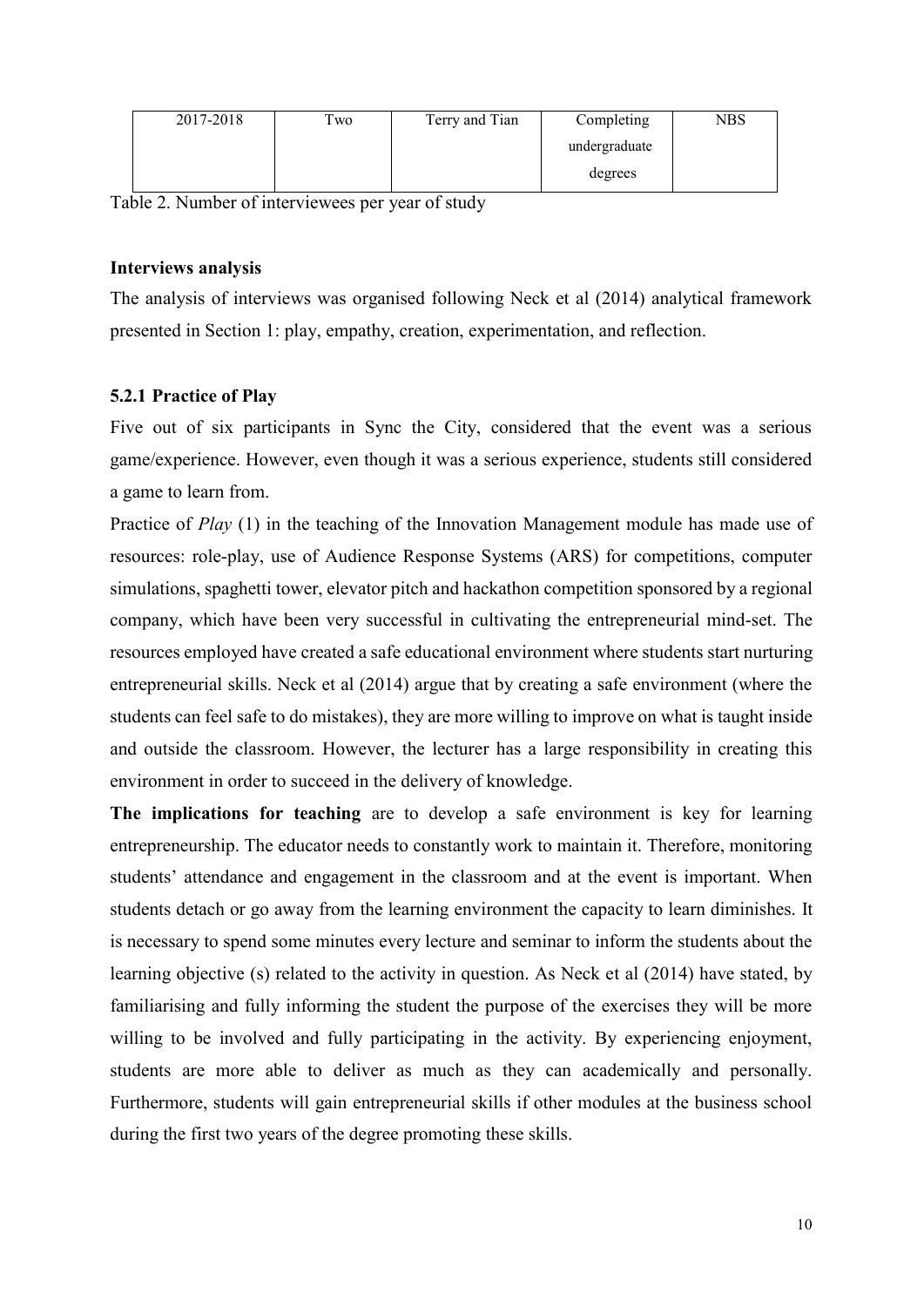### **5.2.2 Practice of Empathy**

All interviewees agreed that they have improved empathy using communication skills.

All three informants stated that they carried out research activities during the event specifically market research, which is useful to develop the app and to realise that the idea had commercial potential. The market research involved carrying out survey questionnaires and interviews with potential customers or users of the app. Further, all interviewees agreed that they carried out communication activities largely in order to ensure that every single person within the team was doing the correct activity at the correct time. It is observed that in order to create a good app, the participants need to develop empathy skills, which go in hand with good communication between the team members.



Source: Nvivo Figure 2. Word cloud related to empathy answers

Practice *Empathy* tools are*:* role-play, negotiation games, external speakers and spaghetti tower. These exercises establish a rapport between the students and external persons invited to the classroom or when practicing role-playing in a business setting (Belbin, 2010), students can identify novel opportunities and risks associated to the problem examined in the seminars. According to Neck et al (2014) framework, this activity is intrinsic to any human skill involving a great deal of communications in order to increase the project chances of success and it is key importance to many activities related to entrepreneurship.

Neck et al. (2014) have stated that lack of empathy may lead to members of the team to create silos of knowledge and skills and eventually polarisation of the team, which at the end created an overall negative outcome for all the team members as some skills have not been fully exploited. Initial efforts should be made to make them part of a visible curriculum instead of finding them in exercises during the first two years of the degree.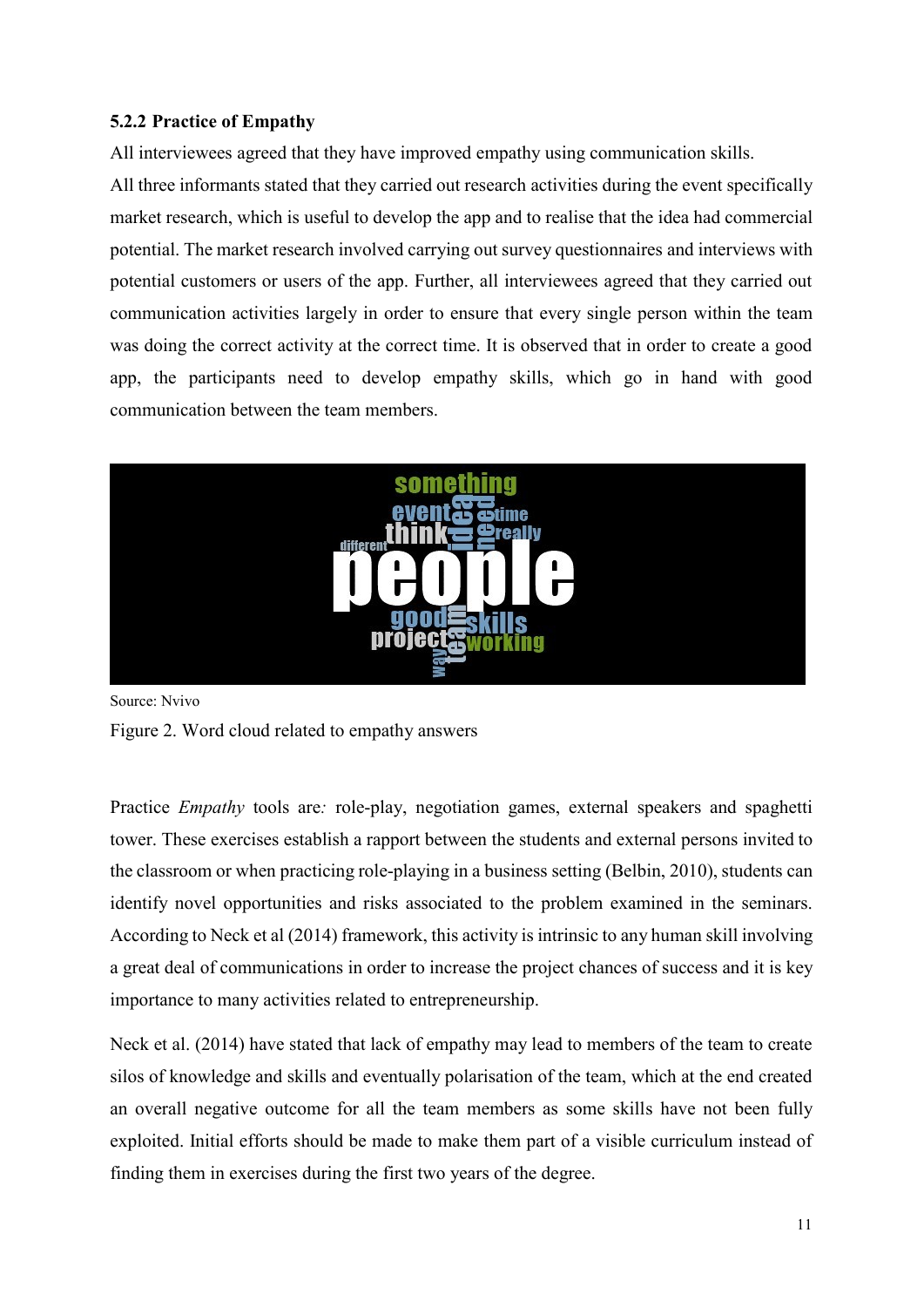### **5.2.3 Practice of Creation**

The creation component was experienced by all the interviewed individuals realised what are they capable of in different skill sets. Sync the City event was a problem-solving activity to all informants, i.e. the creation of an app.

All interviewees mentioned that they used entrepreneurial skills during the event Sync the City. Further, all participants in this study agreed that they did not find any barrier for their innovative and entrepreneurial learning.

Practice of *Creation* during the Innovation Management module uses 4 tools used in the classroom: role play, spaghetti tower, building strategic networks/alliances and mix of summative assessment tools. Not surprisingly most interviewees perceived that they were not creative individuals, they have arrived at that conclusion because before taking the module Innovation Management no lecturer has made them aware, they possess or not creativity skills. Most interviewees assert they possess problem-solving skills as that is a key feature of the manager profession. However, they initially fail to conceive that the managerial profession is not only to solve problems but also to find problems to be solved. In fact, this is one of the key skills sought by multi-national corporations hiring graduates, which in most of the cases are not business students but from humanities, (THE, 2018).

Moreover, Neck et al. (2014) assert that it is important to nurture these skills to untap the student mental potential to succeed in business. Possession of these skills related to creativity can make their future jobs more enjoyable and productive. It is very important to make students aware from the beginning of their degrees if they are creative individuals. A basic voluntary creativity test can be completed by the students to make them aware of their possession would be an initial step. If a student is a creative person, it necessary to coach her/him or to provide advice on how to continue nurturing the skill within the university or outside of it.

### **5.2.4 Practice of Experimentation**

Three out of six interviewees led a team and presented a pitch in Sync the City. Above three interviewees coincided that leading a team was extremely stressful and at the same time highly rewarding. Interviewees stated that were able to practise the skills gained and enhance in Sync the City in a classroom, all of them stated that it would not be possible to practice entrepreneurial skill only in a classroom. Overall, interviewees mentioned that they realised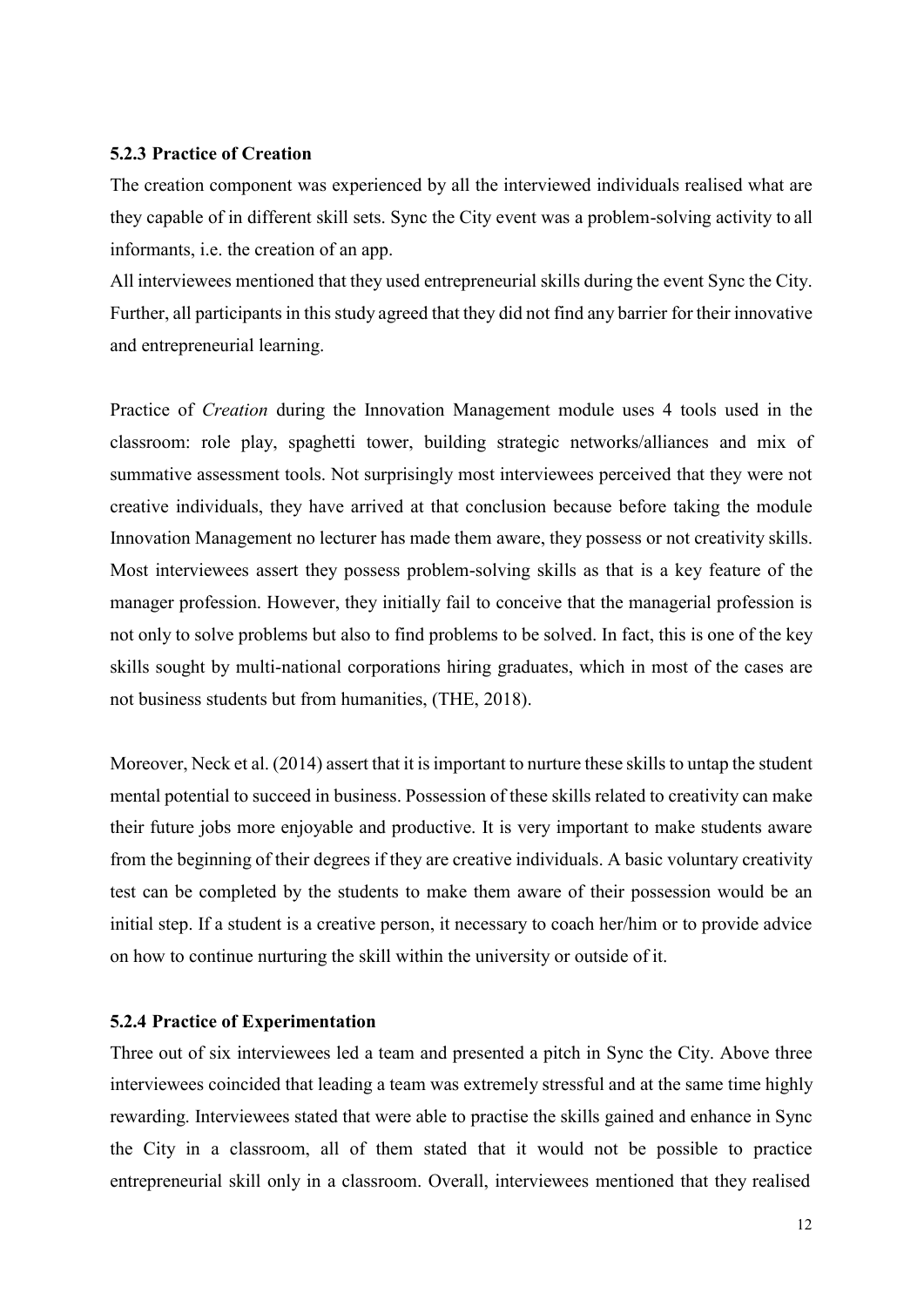that their idea was successful from the enthusiasm and work with other team members during the event.

Tools used in the module related to entrepreneurial skills are: external speakers, computer simulations, problem solving exercises, spaghetti tower, elevator pitches, business model canvas, predictive vs creative thinking, formative assessments, summative assessments including a feedforward session, mix of summative assessment tools and hackathon competition sponsored by a regional company. All interviewees perceived that experimentation using different tools is necessary to perform well during Sync the City. Neck et al. (2014) have examined that organised experimentation leads to produce successful ideas or confirmation of pieces of knowledge acquired by the students in any subject. Indeed, as they add, "it is through the experimentation that knowledge is acquired, tested, confronted and critically assessed in order to arrive to best outcome", (Neck et al., 2014).

It is necessary to embed a constructivist approach to the teaching of entrepreneurship and more generally to business education. Strategic approaches lead to many inadequacies and problems in business settings. By implementing experiments and experiences in the teaching of business subjects a more natural and closer to the real life the subject becomes. In this way, students see the effect of their actions and it is easier to change direction to arrive to better business outcomes.

It is of key importance for **all** business modules delivered at the business schools to include "real world" practical examples, where the students can practice and eventually learn from their mistakes to minimise such outcomes when they are working in companies and organisations.



Source: Nvivo Figure 3. All experimentation related questions' word cloud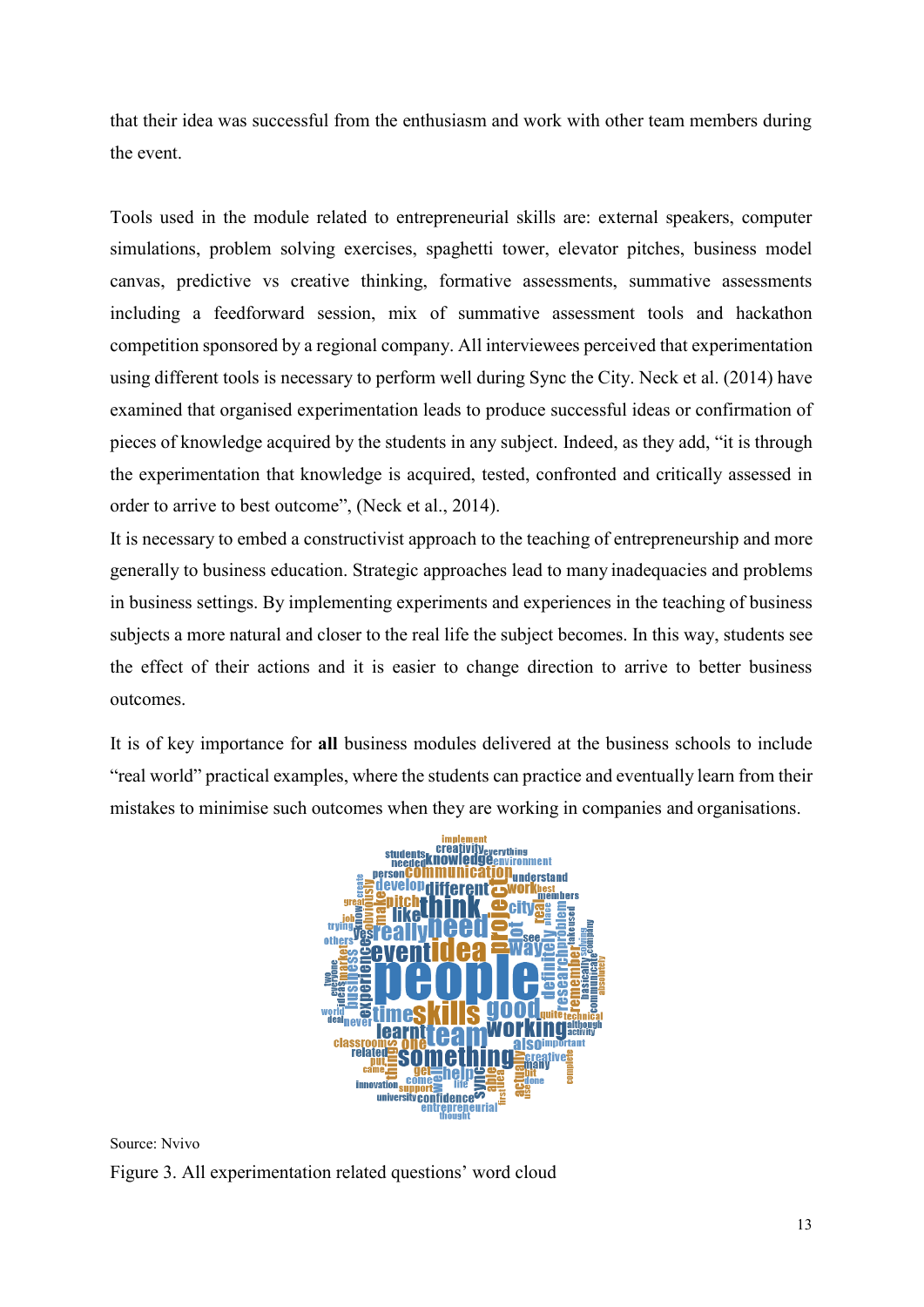#### **5.2.5 Practice of Reflection**

The entrepreneurial skills mostly used and nurtured in Sync the City by interviewees were: leadership, negotiation, team working and communications skills.

Interviewees will recommend to students in the business and computing school to take the module Innovation Management and most importantly to attend the event Sync the City.

Moreover, the advice provided by the interviewees to other lecturers in business schools is to encourage them to create this type of events as students gained or enhanced their entrepreneurial skills. It is also a very good to practice skills related to the knowledge acquired at the university. The practice of *reflection* has used these pedagogical tools: role-play, spaghetti tower, formative assessments, summative assessments including a feedforward session, mix of summative assessment tools and a competition sponsored by a regional company. Reflection is assessed with two pieces of summative assessment. Students deliver a presentation to the lecturer and a business manager sponsoring the competition about the improvement in terms of employability skills nurtured and used during Sync the City and the module. Neck et al (2014) and Brockbank and McGill (2007) have discovered that the reflection process by students must not be taken out of the big picture to teach entrepreneurial skills as they involve a social process to assess the effectiveness of the tools practiced. The reflection must be intentional and not optional. It is a key component normally overlooked by educators. The component of reflection is commonly used in modules in the business school. However, it is mostly detached from a concatenation of experiences acquired by students throughout the module (Boyd and Fales, 1983).



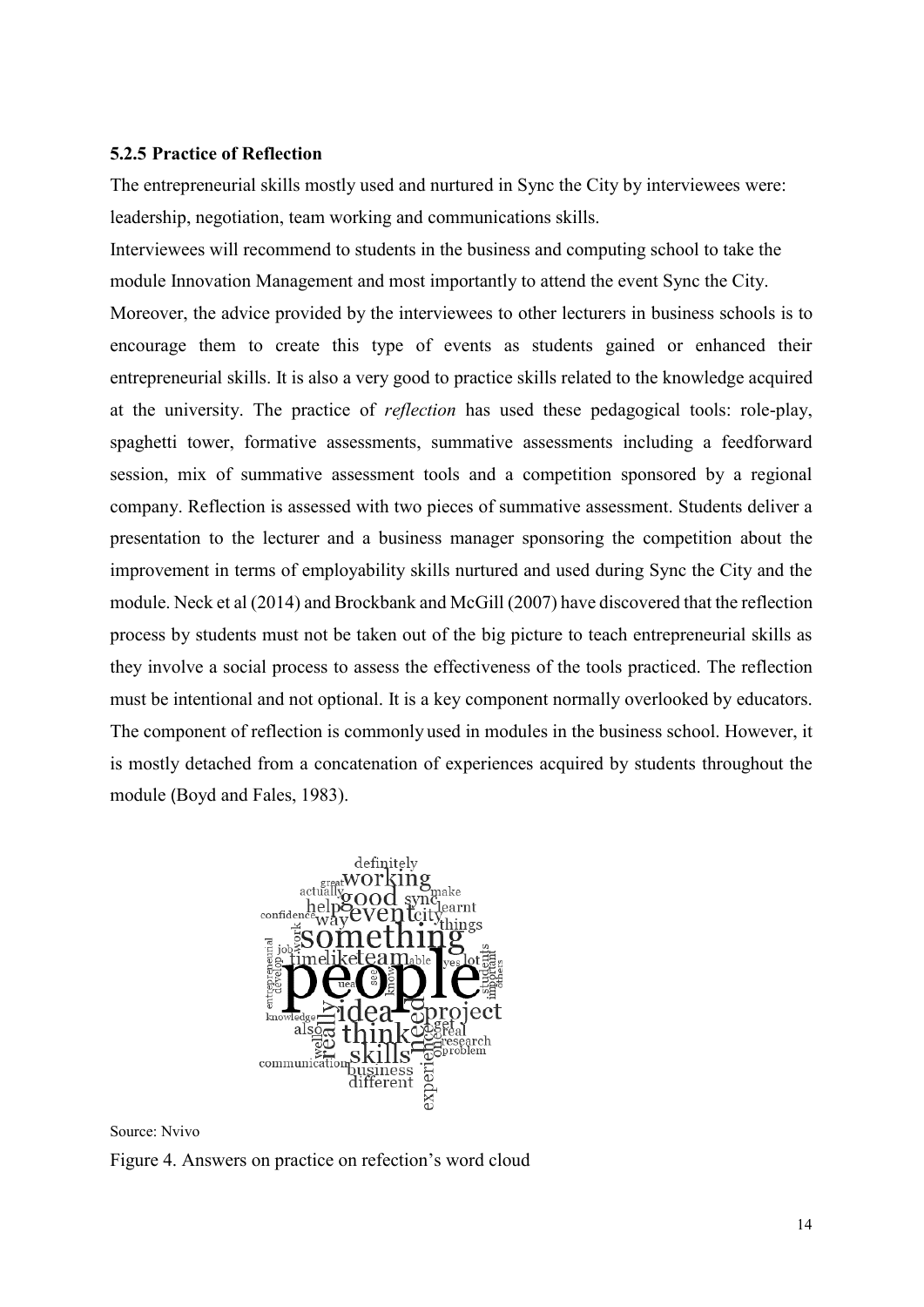Moreover, it is important to consider the views of the interviewees from the Anglo-Saxon context in the learning of entrepreneurial skills as they are more likely to understand and engage in the learning of such skills. Conversely, international students take a bit longer to process and take interest in the acquisition of these skills.

#### **Concluding Remarks**

Considering the evidence presented in this study several conclusions arise.

i) The teaching of entrepreneurial skills is not common in UK universities. More efforts, especially academic need to be carried out to transform this subject into something useful for students.

ii) By applying theoretical traits related to the implementation of teaching entrepreneurship by Neck et al (2014) provides an excellent boost to modules wishing to practice-based teach entrepreneurship. As Marton (1975) stated, as educators, we want our students to learn and not just on the surface, but in a deep, sustained, and meaningful manner.

iii) The use of hackathons to teach entrepreneurship is key to boost student interest in the subject as well as to increase better outcomes for students after they have completed a degree. For instance, getting access to better-paid jobs, finding less difficulty to find opportunities to continue their professional development, improve their entrepreneurial skills needed for any job in different industries.

iv) A hackathon by itself nurtures many entrepreneurial skills presented by Neck et al (2014) and examined in this study.

v) Adopting a practice-based approach to teach entrepreneurship is a labour-intensive task compared to a traditional method. However, the benefits for the students and in reputational terms for the institution are enormous.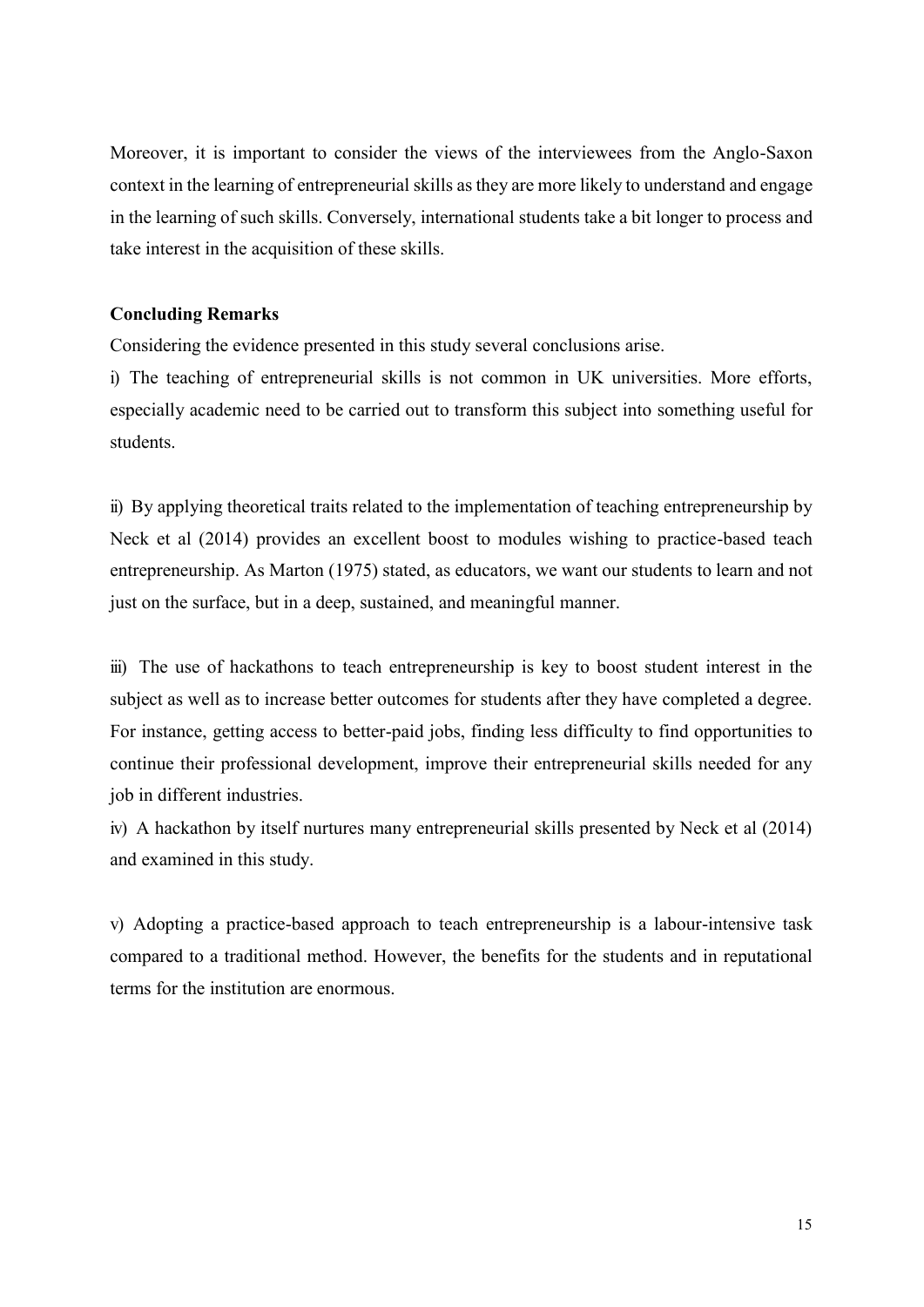#### **Reference List**

Barry, S. (2016), *Hackathons: The Ultimate Entrepreneurial Challenge* from [http://eship.dyson.cornell.edu/blog/2016/10/05/hackathons-the-ultimate-entrepreneurial](http://eship.dyson.cornell.edu/blog/2016/10/05/hackathons-the-ultimate-entrepreneurial-challenge/)[challenge/](http://eship.dyson.cornell.edu/blog/2016/10/05/hackathons-the-ultimate-entrepreneurial-challenge/) last accessed 29<sup>th</sup> October 2018.

Belbin, R. M. (2010), *Management Teams: Why They Succeed or Fail.* Butterworth-Heinemann Ltd, London.

Boyd, E.M. and Fales, A.W. (1983), Reflective Learning. Key to Learning from Experience, *Journal of Humanistic Psychology, Vol 23, Issue 2, pp. 99 – 117.* 

Brockbank, A. and McGill, I. (2007), *Facilitating Reflective Learning in Higher Education*.

The Society for Research into Higher and Education and Open University Press.

Chrisman, J. J., et al. (1995). "Faculty entrepreneurship and economic development: The case of the University of Calgary." *Journal of Business Venturing 10(4): 267-281*.

Creswell. J. (2018), *Research Design: Qualitative, Quantitative, and Mixed Methods Approaches*; 5th Edition, SAGE Publications.

Csikszentmihalyi, M. (1996), *Creativity: Flow and the psychology of discover and invention*. New York: Harper/Collins.

Decety, J. and Jackson, P.L (2004), The Functional Architecture of Human Empathy, *Behavioral and Cognitive Neuroscience Reviews 3(2):71-100*

Dewey, J. (1916), *Democracy and Education. An Introduction to the Philosophy of Education*, McMillan.

Duffy, T.M (1995), Problem Based Learning: An Instructional Model and Its Constructivist Framework, *Educational Technology Vol. 35, No. 5, pp. 31-38.*

Financial Times (2018), *The trouble with Silicon Valley geniuses having a side hustle* from <https://www.ft.com/content/56ca3dda-bfe0-11e8-95b1-d36dfef1b89a> last accessed 24 September 2018.

Guerrero, M., et al. (2015). "Economic impact of entrepreneurial universities' activities: An exploratory study of the United Kingdom." *Research Policy 44(3): 748-764*.

GUESSS (2016), *Global University Entrepreneurial Spirit Students' survey* - *National report 2016 Finland*: Lappeenranta University of Technology.

Hackathon.com (2018), *Startup Hacks* from https:[//www.hackathon.com/event/startup-hacks-](http://www.hackathon.com/event/startup-hacks-)2018---entrepreneurship-competition-41177750761.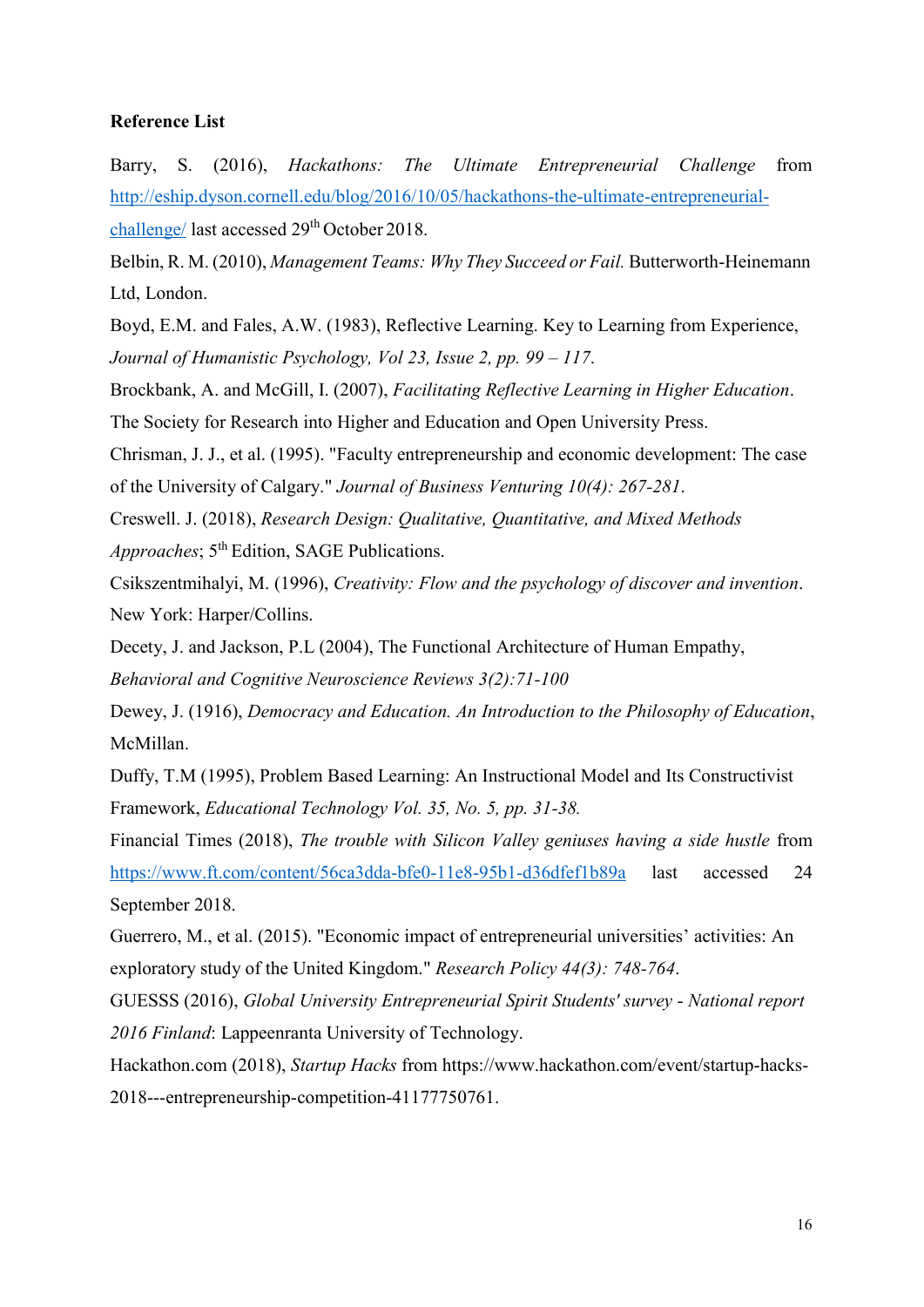Innovate UK (2017), *UK Tech Innovation Index* from [https://odileeds.org/projects/uk-tech](https://odileeds.org/projects/uk-tech-innovation-index/?options=true&datagroup=All%20Technology&location=null)[innovation-index/?options=true&datagroup=All%20Technology&location=null,](https://odileeds.org/projects/uk-tech-innovation-index/?options=true&datagroup=All%20Technology&location=null) last accessed 24 September 2018.

Kalar, B. and B. Antoncic (2015), The entrepreneurial university, academic activities and technology and knowledge transfer in four European countries, *Technovation 36-37: 1-11.*

Kozbelt et al. (2010), *Theories of Creativity*. In: Kaufman, J.C. and Sternberg, R.J., Eds., Cambridge Handbook of Creativity, Cambridge University Press, New York, 20-47.

Lea, J. (2015), *Enhancing Learning and Teaching In Higher Education: Engaging With The Dimensions Of Practice*, Milton Keynes: Open University Press.

Lin, S. (2018), *What are the best hackathons? And who creates them?* From [https://www.quora.com/What-are-the-best-hackathons-And-who-creates-them,](https://www.quora.com/What-are-the-best-hackathons-And-who-creates-them) last accessed 27 September 2018.

Marton, F. (1975), On non-verbatim learning: 1. Level of processing and level of outcome, *Scandinavian Journal of Psychology*, Volume16, Issue1.

Neck, H. M., Green, P. G. and Brush, C.G. (2014). *Teaching Entrepreneurship: A Practicalbased approached*. Cheltenham, Edward Elgar Publishing Incorporated.

OECD (2010a), *High-Growth Enterprises: What Governments Can Do to Make a Difference*, Paris: OECD.

OECD (2010b), *SMEs, Entrepreneurship and Innovation*, Paris: OECD.

OECD (2011a), *Entrepreneurship at a Glance*, Paris: OECD.

OECD (2011b). *Financing SMEs and Entrepreneurship: An OECD Scoreboard*, Paris: OECD.

OECD (2012). *The Role of High Growth Firmsin Catalysing Entrepreneurship and Innovation*, Paris: OECD.

OECD (2018), *Entrepreneurship. Training Package* from [https://heinnovate.eu/en/training](https://heinnovate.eu/en/training-materials)[materials,](https://heinnovate.eu/en/training-materials) last accessed 27 September 2018.

Oxford Dictionary (2018), *Definition of entrepreneurship*, from <https://en.oxforddictionaries.com/definition/entrepreneurship> last accessed 23 September 2018.

Rogers, C. (2017), *Most innovative cities in UK revealed* from <https://edtechnology.co.uk/Article/most-innovative-cities-in-uk-revealed> last accessed 20 September 2018.

Schön, D. A. (1987), *Educating the reflective practitioner. Toward a new design for teaching and learning professions*: San Francisco: Jossey-Bass.